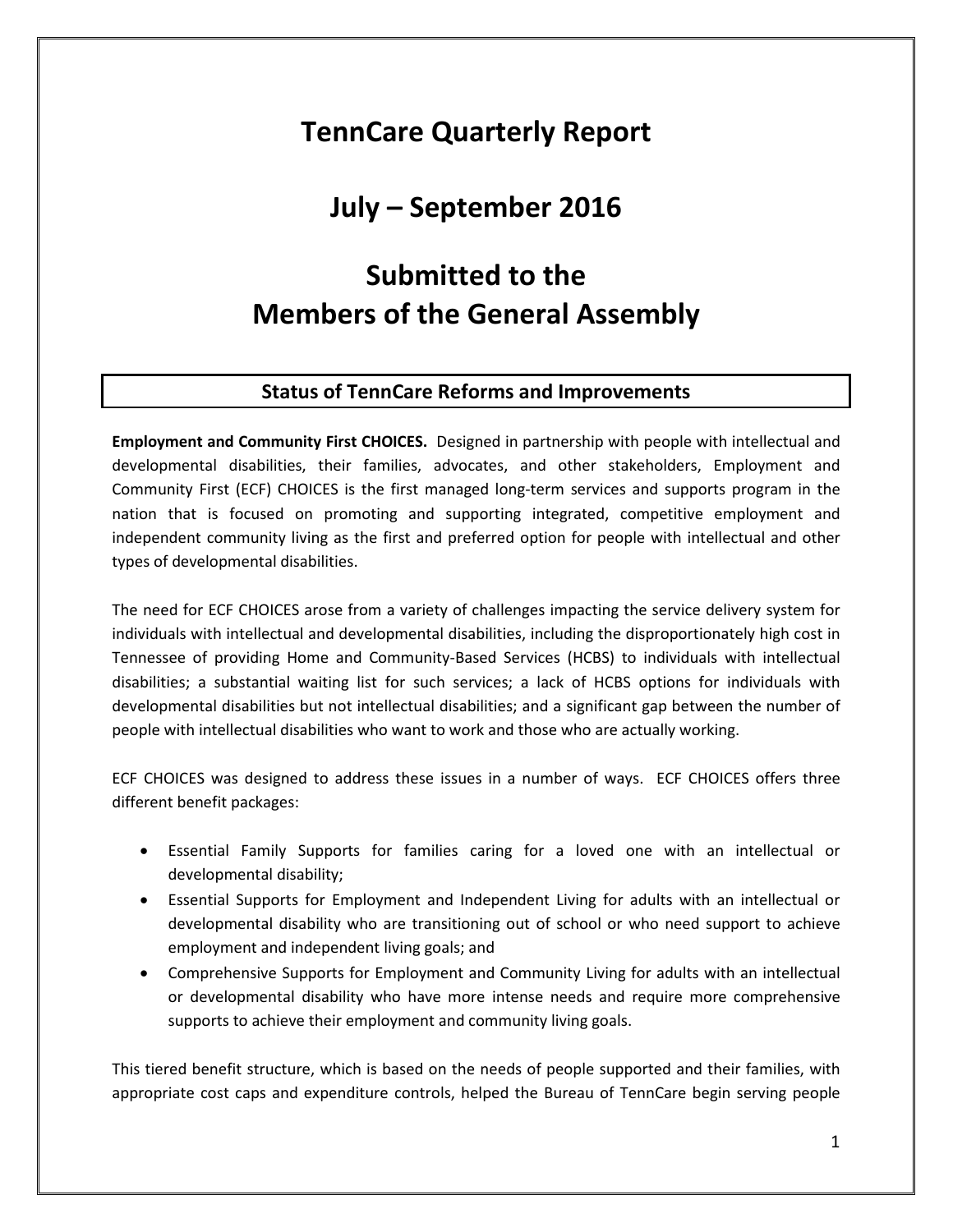with intellectual disabilities in Tennessee more cost-effectively, allowing more Tennesseans who need these services to receive them. This includes people with intellectual disabilities on a waiting list for services and people with other kinds of developmental disabilities. In addition, the unique array of employment services and supports in ECF CHOICES helps to create a pathway to employment, even for individuals with significant disabilities, resulting in improved employment, better health and quality of life outcomes, and reduced reliance on public benefits. An employment-informed choice process further helps to ensure that people do not dismiss employment as a real option because they lack complete information and a vision of how employment could be possible for them.

After intensive preparations by TennCare (including working extensively with stakeholders, securing federal approval, building provider networks, amending managed care contracts, and making systems changes), the Tennessee General Assembly approved funding to serve up to 1,700 people in the first year of the program. ECF CHOICES went live on July 1, 2016, and—by the conclusion of the July-September quarter—had successfully enrolled 251 individuals. TennCare monitored the rollout of the program carefully and determined that provider networks were more than adequate, thereby ensuring that enrollees received ECF CHOICES benefits in a timely and appropriate manner.

Additional details about ECF CHOICES, including instructions for individuals interested in enrolling in the program, are available on the TennCare website at [http://www.tn.gov/tenncare/topic/employment](http://www.tn.gov/tenncare/topic/employment-and-community-first-choices)[and-community-first-choices.](http://www.tn.gov/tenncare/topic/employment-and-community-first-choices)

**Beneficiary Survey.** Every year since 1993, the Boyd Center for Business and Economic Research (BCBER) at the University of Tennessee in Knoxville has conducted a survey of Tennessee citizens— TennCare enrollees, individuals with private insurance, and uninsured individuals alike—to assess their opinions about health care. Respondents provide feedback on a range of topics, including demographics (age, household income, family size, etc.), perceptions of quality of care received, and behavior relevant to health care (the type of provider from whom an individual is most likely to seek initial care, the frequency with which care is sought, etc.).

BCBER prepared a summary of the results of the most recent survey titled "The Impact of TennCare: A Survey of Recipients, 2016," and the Bureau submitted the document to the Centers for Medicare and Medicaid Services (CMS) on September 29, 2016. Although the findings of a single survey must be viewed in context of long-term trends, several results from the report are notable:

- Satisfaction with TennCare remains high. 92 percent of respondents covered by TennCare expressed satisfaction with the quality of care they had received, making 2016 the eighth straight year in which survey respondents have reported satisfaction levels exceeding 90 percent.
- More Tennesseans have health insurance. The percentage of respondents classifying themselves as uninsured fell to 5.5 percent, the lowest level in the 24-year history of the survey. When considered in terms of age, the reported uninsured rate is 6.6 percent for individuals who are age 18 or older, and 1.8 percent for individuals under age 18.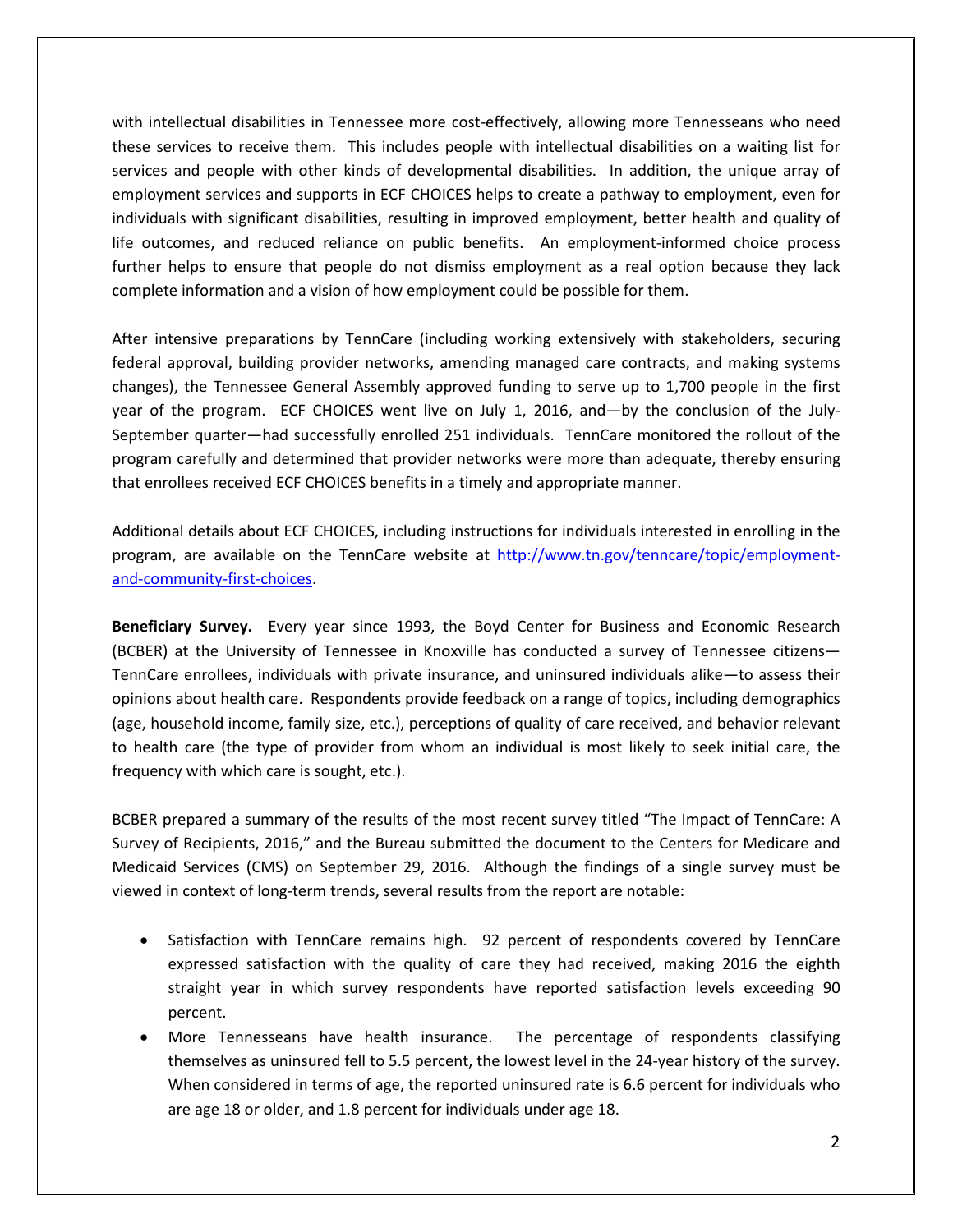• TennCare families rarely sought initial medical care at hospitals. 96 percent of heads of households with TennCare reported seeking initial medical care for themselves at a doctor's office or clinic, and 98 percent reported doing so for their children. Furthermore, only 3 percent of heads of households with TennCare reported seeking initial medical care for themselves at hospitals, and only 2 percent reported doing so for their children.

The report concludes with this assessment: "TennCare continues to receive positive feedback from its recipients, with 92 percent reporting satisfaction with the program, indicating TennCare is providing medical care in a satisfactory manner and meeting the expectations of those it serves."

**Application to Renew the TennCare Demonstration.** On December 22, 2015, the Bureau submitted to CMS an application to renew the TennCare Demonstration. The application requested that the approval period for the Demonstration—which was scheduled to end on June 30, 2016—be extended through June 30, 2021.

Although the State's renewal request had not sought any substantive changes to the TennCare Demonstration, CMS identified a number of topics it wished to discuss. As detailed in TennCare's previous Quarterly Report to the General Assembly, negotiations between the State and CMS on these topics were productive, but the parties agreed to a temporary extension of the Demonstration through August 31, 2016, in an attempt to reach agreement on certain issues that had not been resolved.

Throughout the July-September 2016 quarter, the focal points of discussion were—

- Supplemental pool payments to Tennessee hospitals;
- The methodology by which "budget neutrality" (i.e., not spending more under the TennCare Demonstration than would have been spent in its absence) is calculated;
- The process by which enrollee cost-sharing is tracked;
- Evaluation of the TennCare Demonstration; and
- The period of time enrollees have to transfer from one TennCare health plan to another without having to show cause.

While the parties came closer to agreement on some of these issues, CMS granted two additional temporary extensions of the Demonstration during the reporting period: one through September 30, 2016 (an online copy of which is located on TennCare's website at [http://www.tn.gov/assets/entities/tenncare/attachments/TennCareIITemporaryExtensionLetter.pdf\)](http://www.tn.gov/assets/entities/tenncare/attachments/TennCareIITemporaryExtensionLetter.pdf), and one through October 31, 2016 (a copy of which is available at [http://www.tn.gov/assets/entities/tenncare/attachments/TennCaretemporaryExtension.pdf\)](http://www.tn.gov/assets/entities/tenncare/attachments/TennCaretemporaryExtension.pdf). The additional time afforded by these extensions was used not only to continue work on the issues identified above, but also to develop and refine drafts of the Waiver List, Expenditure Authorities, and Special Terms and Conditions that would govern the TennCare Demonstration through June 30, 2021.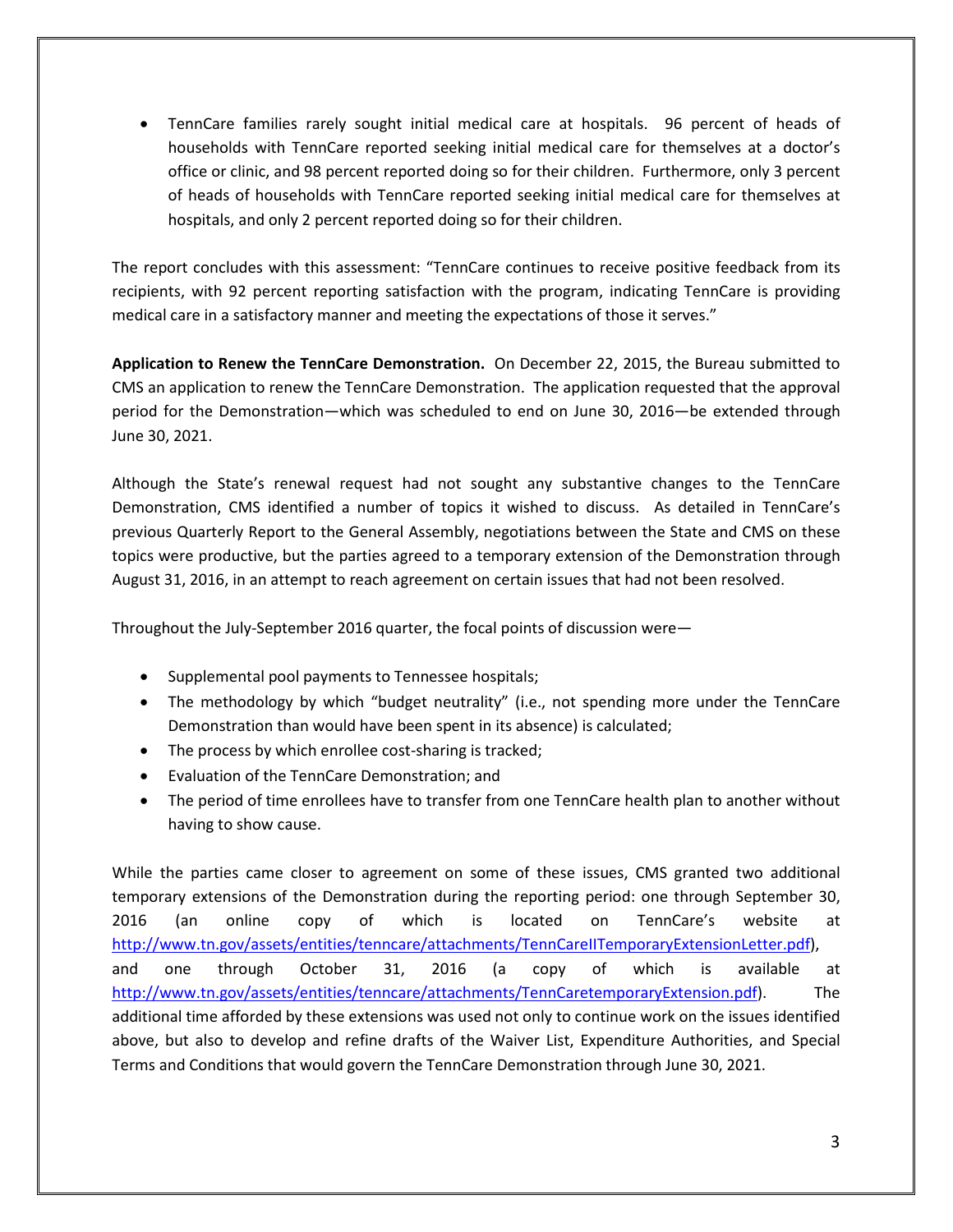**Payment Reform.** Tennessee's Health Care Innovation Initiative was launched by Governor Haslam in 2013 to change the way that health care is paid for in the State. The desired direction is to move from paying for volume to paying for value by rewarding health care providers for high-quality and efficient treatment of medical conditions, and to help in maintaining people's health over time.

The Tennessee Health Care Innovation Initiative is co-located with TennCare in the Tennessee Division of Health Care Finance and Administration (HCFA). Although its goals transcend Medicaid, there is much emphasis on Medicaid and TennCare as playing a pivotal role in meeting the Initiative's goals. All of TennCare's providers are included in the Initiative.

One strategy being used to reform health care payment approaches is episodes of care. Episodes of care focuses on health care delivered in acute health care events, such as a surgical procedure or an inpatient hospitalization. Episodes encompass care delivered by multiple providers in relation to a specific health care event. Each episode has a principal accountable provider (or "quarterback") who is in the best position to influence the cost and quality of the episode. Episodes of care are implemented in groups or—in the terminology of the program—"waves." The fifth and sixth waves are expected to be implemented in the spring of 2017.

Stakeholder input from Tennessee providers, payers, patients, and employers is central to the design of episodes of care and the other value-based payment strategies that are part of Tennessee's Health Care Innovation Initiative. For each episode, the Initiative organizes Technical Advisory Groups (TAGs) composed of experts in the field to provide clinical feedback on each episode's design. Episode TAG meetings are held in the spring and fall. The fall 2016 TAG meetings began on September 6 but had not concluded by the end of the July-September quarter.

Annual Feedback Sessions are another opportunity for stakeholders to provide input on existing episodes of care. On July 19, 2016, HCFA staff hosted an event in which providers from across Tennessee convened to discuss strengths and areas of opportunity in the design of episodes in Wave 1 (perinatal, total joint replacement (hip and knee), and asthma acute exacerbation) and Wave 2 (chronic obstructive pulmonary disease acute exacerbation; screening and surveillance colonoscopy; outpatient and non-acute inpatient cholecystectomy; acute percutaneous coronary intervention (PCI), and nonacute PCI). The meetings were held simultaneously in six cities across Tennessee (Chattanooga, Jackson, Johnson City, Knoxville, Nashville, and Memphis) and were connected via videoconference to facilitate public participation. An appendix to this report contains comments gathered from stakeholders during the Annual Feedback Sessions, as well as HCFA's responses to the comments.

**Tennessee Eligibility Determination System.** Tennessee Eligibility Determination System (or "TEDS") is the name of the system that will be used by the State to process applications and identify persons who are eligible for TennCare and CoverKids.

Instead of consolidating all aspects of the project under one vendor, the Bureau opted to procure three separate contracts to address the following functions: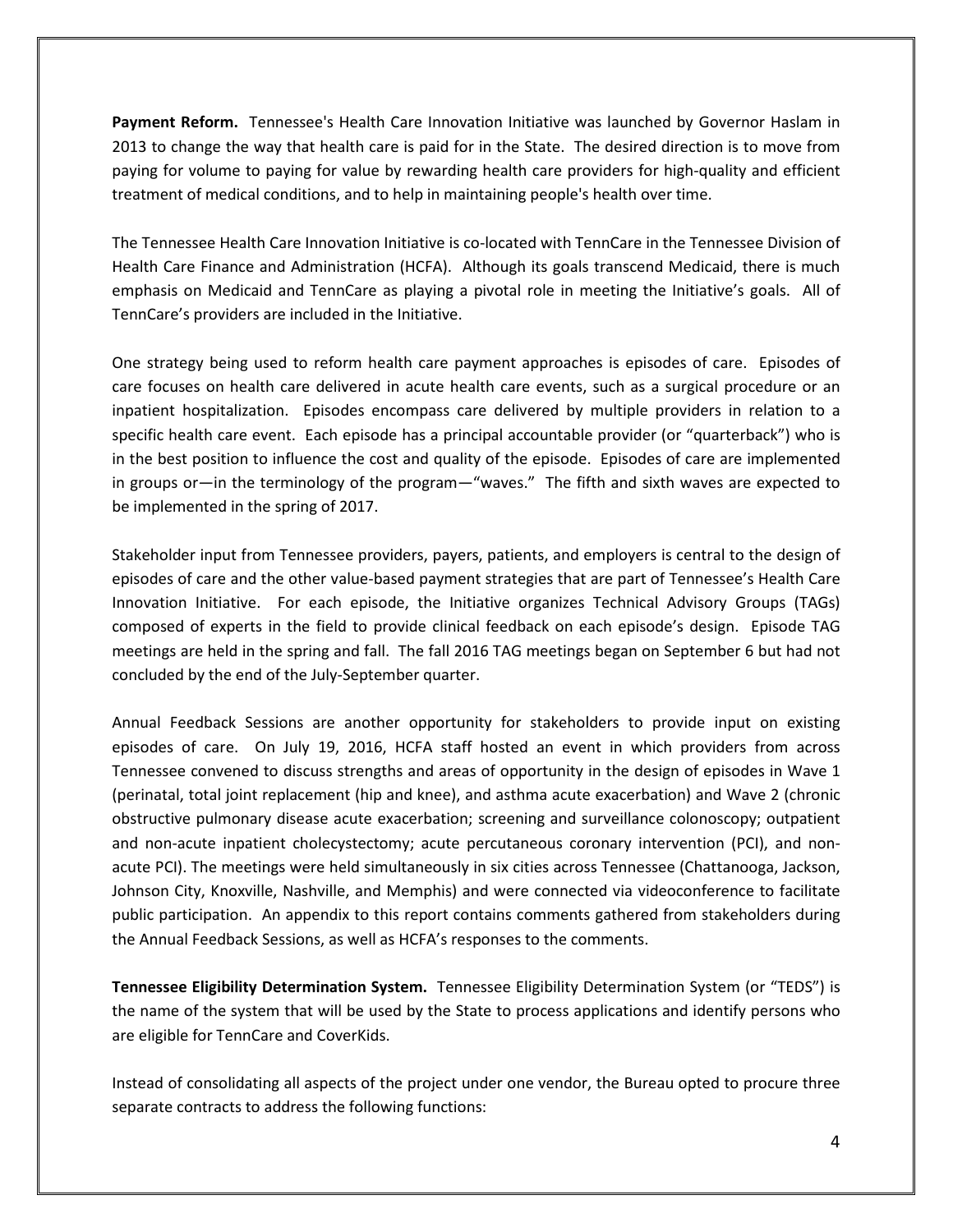- Technical advisory services;
- Strategic Program Management Office (SPMO) services; and
- Systems integration services.

 $\overline{a}$ 

By the end of Calendar Year 2015, two of the three contracts had been awarded and implemented. KPMG, LLP successfully bid on the technical advisory services contract, which went into effect on September 1, 2015. The contract for SPMO services was awarded to Public Consulting Group, Inc. and took effect on November 1, 2015.

During the July-September 2016 quarter, the State announced that the third and final contract for systems integration services—which contained a start date of October 1, 2016—had been awarded to Deloitte Consulting, LLP. Deloitte's primary responsibility will be to design, develop, implement, maintain, and operate a rules-based Medicaid eligibility determination system. The system in question will perform a variety of vital eligibility functions for the TennCare program, including—but not limited to—making eligibility determinations and redeterminations automatically; receiving application data; interfacing with federal data sources (such as the Federally Facilitated Marketplace and the Internal Revenue Service); and mailing notices and letters to enrollees.

As the July-September 2016 quarter came to a close, TennCare and Deloitte were planning a series of sessions to define in detail the requirements for the eligibility determination system, to be followed by sessions concerning the design of the system.

*Wilson v. Gordon. Wilson v. Gordon* is a class action lawsuit filed against the Bureau of TennCare by the Tennessee Justice Center, the Southern Poverty Law Center, and the National Health Law Program. The suit alleges federal noncompliance in the Medicaid application and appeals process TennCare has been using since implementation of the Affordable Care Act.

Two separate courts have heard arguments in the case. One is the U.S. District Court for the Middle District of Tennessee, where Plaintiffs originally filed suit in July 2014. The District Court granted class action status to the case and issued a preliminary injunction requiring the State to provide an opportunity for a fair hearing on any delayed adjudications of applications for TennCare coverage. TennCare took immediate action to comply with these rulings but also filed an appeal of the preliminary injunction with a second court, the U.S. Court of Appeals for the Sixth Circuit in Cincinnati.

As recounted in TennCare's previous Quarterly Report to the General Assembly, a three-judge panel for the Sixth Circuit affirmed the District Court's decision to issue a preliminary injunction.<sup>[1](#page-4-0)</sup> The State, in

<span id="page-4-0"></span> $1$  The decision was not unanimous. Judge Jeffrey S. Sutton's dissenting opinion held that the injunction action was moot, noting, "The plaintiffs asked and now have received. Because the plaintiffs received all of their requested injunctive relief before class certification, the case is moot." A copy of the panel's ruling, which includes both the majority opinion and Judge Sutton's dissenting opinion, is available at [http://www.opn.ca6.uscourts.gov/opinions.pdf/16a0127p-06.pdf.](http://www.opn.ca6.uscourts.gov/opinions.pdf/16a0127p-06.pdf)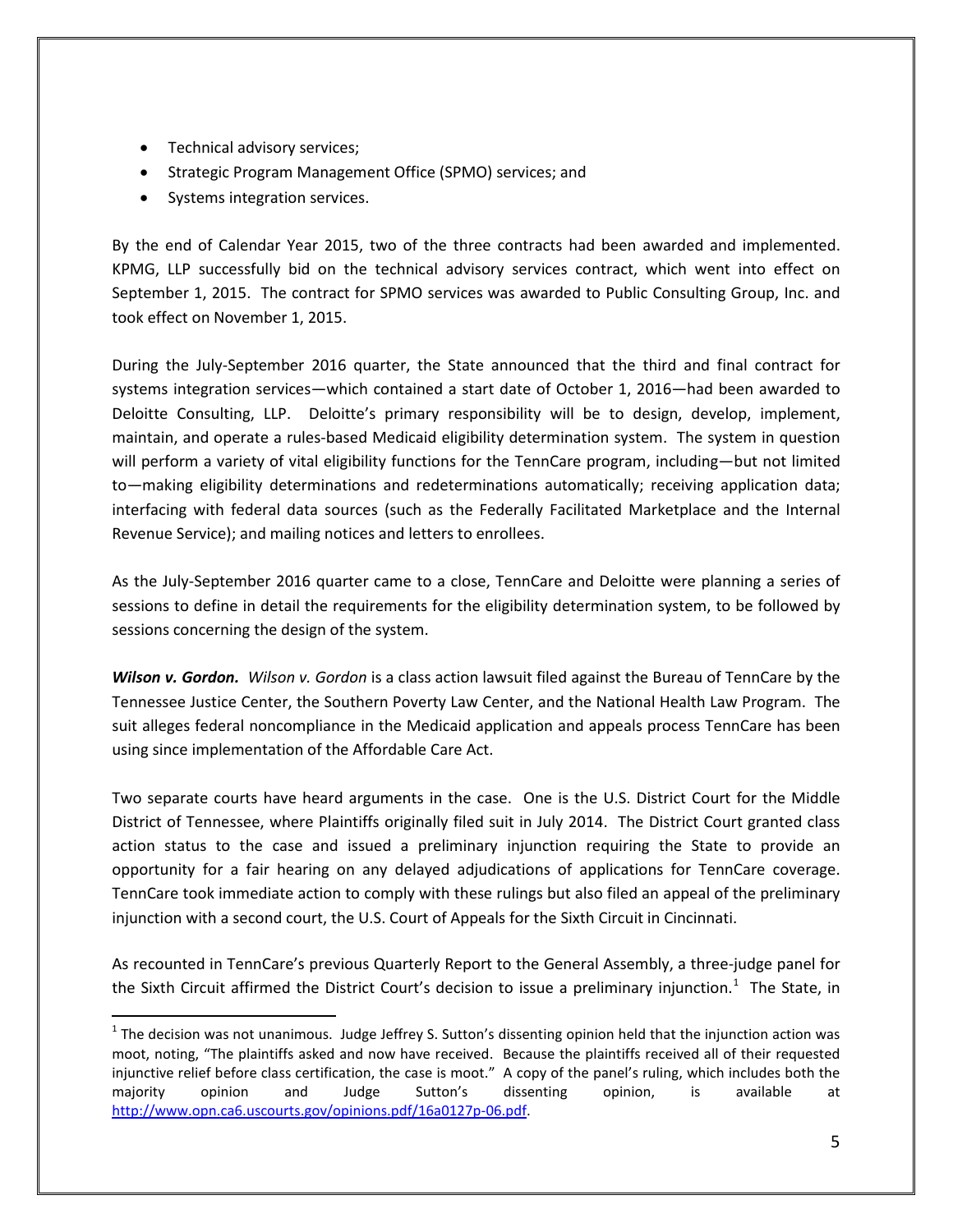turn, filed a petition for rehearing en banc, which—if granted—would have allowed the State's appeal to be heard by all of the Sixth Circuit judges instead of by a small panel. On August 1, 2016, however, the petition was denied.

With the State's appeal and petition to the Sixth Circuit having both been adjudicated, activity related to the *Wilson* suit resumed in District Court. On September 16, 2016, the State filed a Motion to Decertify the Class and Dismiss the Case. The basis of the motion was that processes used by TennCare and CMS for Medicaid applications and application appeals in Tennessee had evolved substantially. As a result of this evolution, the Motion contends, there are no remaining members in the Plaintiff class originally certified by the District Court, and any eligibility issues arising in 2016 are completely different from the issues that originally prompted the *Wilson* suit. The District Court has reserved ruling on this motion pending the completion of accelerated discovery in advance of a bench trial in this case that is currently scheduled for March 28, 2017.

**Incentives for Providers to Use Electronic Health Records.** The Electronic Health Records (EHR) Incentive Program is a partnership between federal and state governments that grew out of the Health Information Technology for Economic and Clinical Health (HITECH) Act. The purpose of the program is to provide financial incentives to Medicaid providers<sup>[2](#page-5-0)</sup> to replace outdated, often paper-based approaches to medical record-keeping with electronic systems that meet rigorous certification criteria and that can improve health care delivery and quality. The federal government provides 100 percent of the funding for the incentive payments and 90 percent of the administrative costs.

Currently, Medicaid providers may qualify for the following types of payments:

- First-year payments to providers (eligible hospitals or practitioners) who either
	- o Adopt, implement, or upgrade to certified EHR technology capable of meeting "meaningful use" in accordance with CMS standards, or
	- o Achieve meaningful use of certified EHR technology for any period of 90 consecutive days;
- Second-year payments to providers who have received first-year payments and who achieved meaningful use for a subsequent period of 90 consecutive days;
- Third-year, fourth-year, and fifth-year payments to providers who continue to demonstrate meaningful use.

Eligible practitioners who successfully attest may receive incentive payments in up to six program years. With CMS approval, TennCare chose to divide the full amount of incentive payments available to eligible hospitals among three program years. Eligible hospitals must continue to attest annually beyond the three years of payments in order to avoid Medicare payment adjustments.

<span id="page-5-0"></span> $2$  CMS allows two types of providers to participate in the Medicaid EHR Incentive Program: medical professionals (physicians, nurse practitioners, certified nurse midwives, dentists, and certain kinds of physician assistants) and hospitals (acute care hospitals, critical access hospitals, and children's hospitals).  $\overline{a}$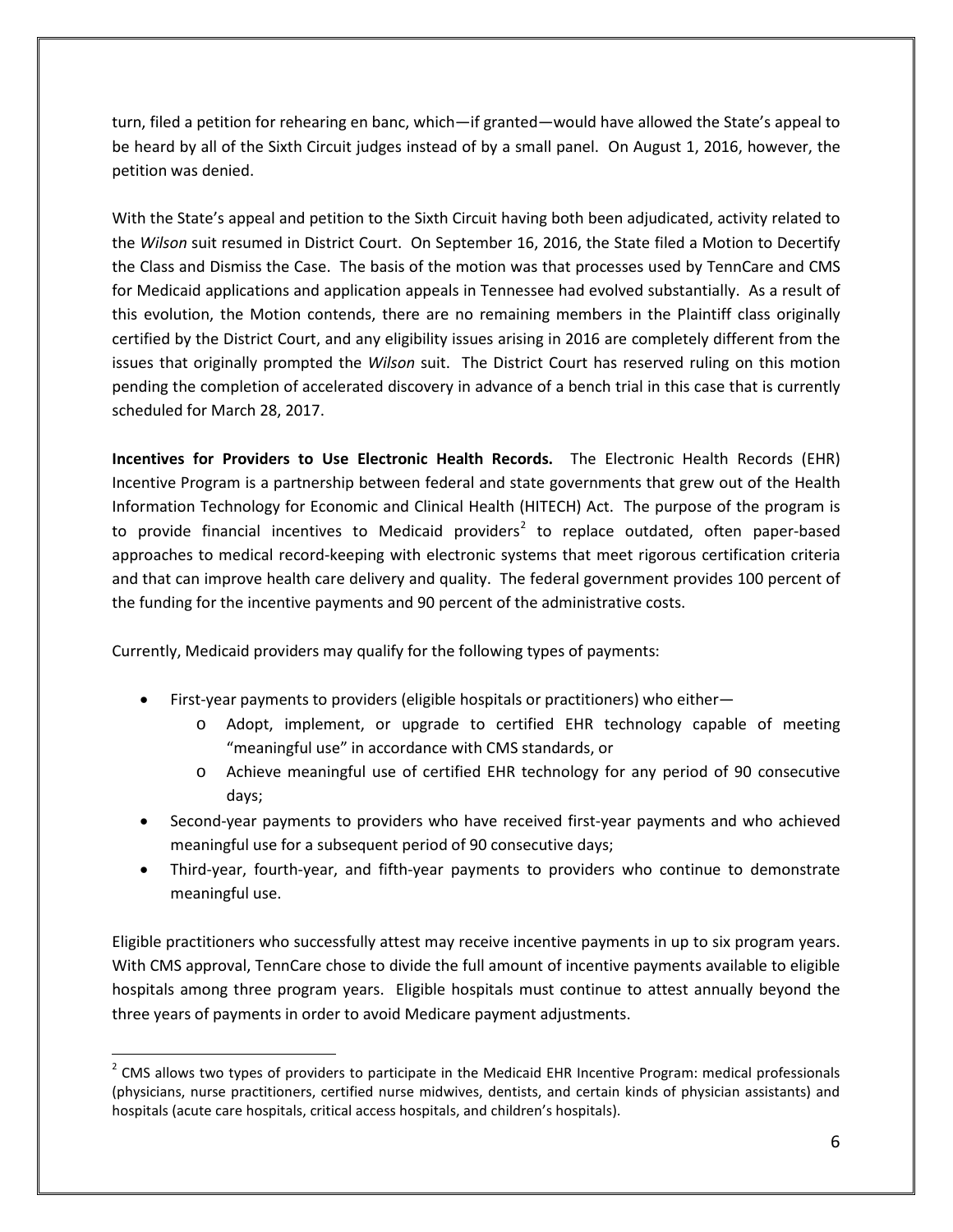EHR payments made by TennCare during the July-September 2016 quarter as compared with payments made throughout the life of the program appear in the table below:

| <b>Payment Type</b>  | <b>Number of Providers</b>     | <b>Quarterly Amount</b> | <b>Cumulative Amount</b> |
|----------------------|--------------------------------|-------------------------|--------------------------|
|                      | <b>Paid During the Quarter</b> | Paid (Jul-Sept 2016)    | <b>Paid to Date</b>      |
| First-year payments  | 99 <sup>3</sup>                | \$1,688,202             | \$169,101,850            |
| Second-year payments | 184                            | \$1,306,173             | \$54,618,770             |
| Third-year payments  | 148                            | \$1,829,702             | \$27,114,793             |
| Fourth-year payments | 120                            | \$1,008,668             | \$3,524,675              |
| Fifth-year payments  | 39                             | \$331,500               | \$952,000                |

Technical assistance activities, outreach efforts, and other EHR-related projects conducted by Bureau staff during the quarter included the following:

- Acceptance of Incentive Year 2016 meaningful use attestations based on Modified Stage 2 measures;
- Holding 48 technical assistance calls;

 $\overline{a}$ 

- Responding to 401 emails received in the EHR meaningful use mailbox;
- Attendance at CMS's 2016 Medicaid HITECH Multi-Regional Conference, held in Chicago, IL, in July;
- Participation throughout the quarter in several Southeast Regional Collaboration for HIT/HIE (SERCH) calls;
- Monthly newsletters and occasional alerts distributed by the Bureau's EHR ListServ; and
- A quarterly reminder to Tennessee providers who had registered at the federal level but who have not registered or attested at the state level.

TennCare continues to schedule EHR workshops with a variety of provider organizations to maintain the momentum of the program. In addition, preparations were made to participate in upcoming statewide meetings of the Tennessee Medical Association and in regional workshops hosted by Amerigroup and UnitedHealthcare Community Plan. The Bureau is also making every effort to alert eligible professionals and eligible hospitals that 2016 is the last year in which they may enroll in the EHR program and begin attesting (as specified by the HITECH Act).

**Essential Access Hospital (EAH) Payments.** The TennCare Bureau continued to make EAH payments during the July-September 2016 quarter. EAH payments are made from a pool of \$100 million (\$35,017,500 in State dollars) appropriated by the General Assembly and funded by the hospital assessment fee.

<span id="page-6-0"></span> $3$  Of the 99 providers receiving first-year payments in the July-September 2016 quarter, 14 earned their incentives by successfully attesting to meaningful use of EHR technology in their first year of participation in the program.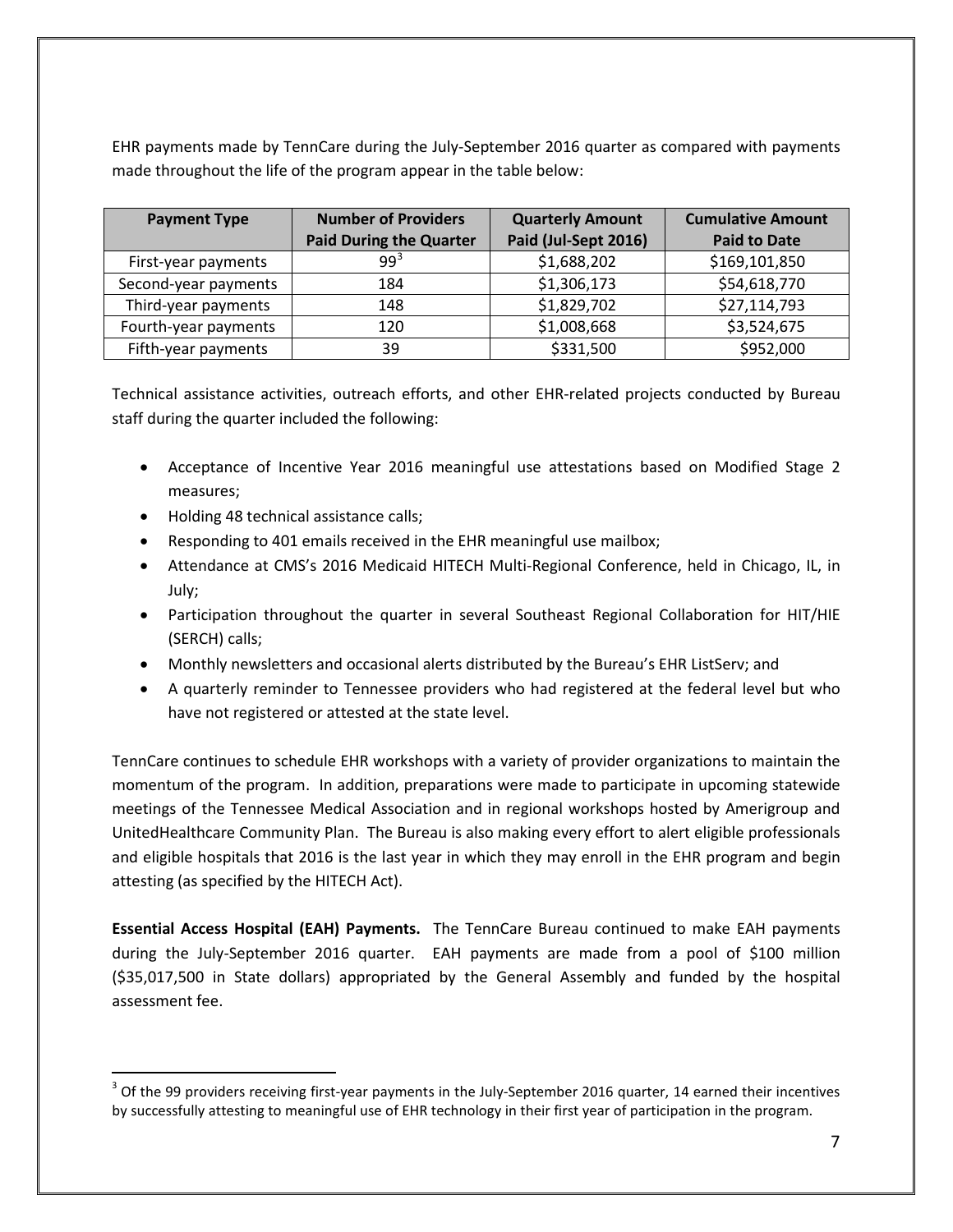The methodology for distributing these funds, as outlined in Special Term and Condition 56.e. of the TennCare Demonstration Agreement with CMS, specifically considers each hospital's relative contribution to providing services to TennCare members, while also acknowledging differences in payer mix and hospitals' relative ability to make up TennCare losses. Data from the Hospital Joint Annual Report is used to determine hospitals' eligibility for these payments. Eligibility is determined each quarter based on each hospital's participation in TennCare. In order to receive a payment for the quarter, a hospital must be a contracted provider with TennCare Select and at least one other Managed Care Organization (MCO), and it must have contracted with TennCare Select for the entire quarter that the payment represents. Excluded from the Essential Access Hospital payments are Critical Access Hospitals, which receive cost-based reimbursement from the TennCare program and, therefore, are not included, and the four State mental health institutes.

The Essential Access Hospital payments made during the first quarter of State Fiscal Year 2017 (for dates of service during the fourth quarter of State Fiscal Year 2016) are shown in the table below.

|                                                  |                          | <b>EAH First Quarter</b> |
|--------------------------------------------------|--------------------------|--------------------------|
| <b>Hospital Name</b>                             | <b>County</b>            | FY 2017                  |
| <b>Regional Medical Center at Memphis</b>        | <b>Shelby County</b>     | \$3,494,251              |
| Vanderbilt University Hospital                   | Davidson County          | \$3,333,176              |
| <b>Erlanger Medical Center</b>                   | <b>Hamilton County</b>   | \$2,561,577              |
| University of Tennessee Memorial Hospital        | <b>Knox County</b>       | \$1,457,096              |
| Johnson City Medical Center (with Woodridge)     | <b>Washington County</b> | \$1,093,472              |
| Parkridge Medical Center (with Parkridge Valley) | <b>Hamilton County</b>   | \$729,107                |
| LeBonheur Children's Medical Center              | Shelby County            | \$715,194                |
| Jackson - Madison County General Hospital        | <b>Madison County</b>    | \$602,242                |
| Metro Nashville General Hospital                 | Davidson County          | \$560,428                |
| Methodist Healthcare - Memphis Hospitals         | Shelby County            | \$555,588                |
| East Tennessee Children's Hospital               | <b>Knox County</b>       | \$534,806                |
| Saint Jude Children's Research Hospital          | Shelby County            | \$438,124                |
| Methodist Healthcare - South                     | <b>Shelby County</b>     | \$426,599                |
| Parkwest Medical Center (with Peninsula)         | <b>Knox County</b>       | \$330,909                |
| Methodist Healthcare - North                     | Shelby County            | \$324,234                |
| <b>TriStar Centennial Medical Center</b>         | Davidson County          | \$313,309                |
| TriStar Skyline Medical Center (with Madison     |                          |                          |
| Campus)                                          | Davidson County          | \$304,078                |
| Wellmont - Holston Valley Medical Center         | <b>Sullivan County</b>   | \$292,606                |
| University Medical Center (with McFarland)       | <b>Wilson County</b>     | \$259,217                |
| Parkridge East Hospital                          | <b>Hamilton County</b>   | \$256,159                |
| Saint Francis Hospital                           | <b>Shelby County</b>     | \$254,498                |
| Saint Thomas Rutherford Hospital                 | <b>Rutherford County</b> | \$253,968                |
| <b>Lincoln Medical Center</b>                    | Lincoln County           | \$253,163                |
| Saint Thomas Midtown Hospital                    | Davidson County          | \$237,817                |
| Maury Regional Hospital                          | <b>Maury County</b>      | \$223,490                |

#### **Essential Access Hospital Payments for the Quarter**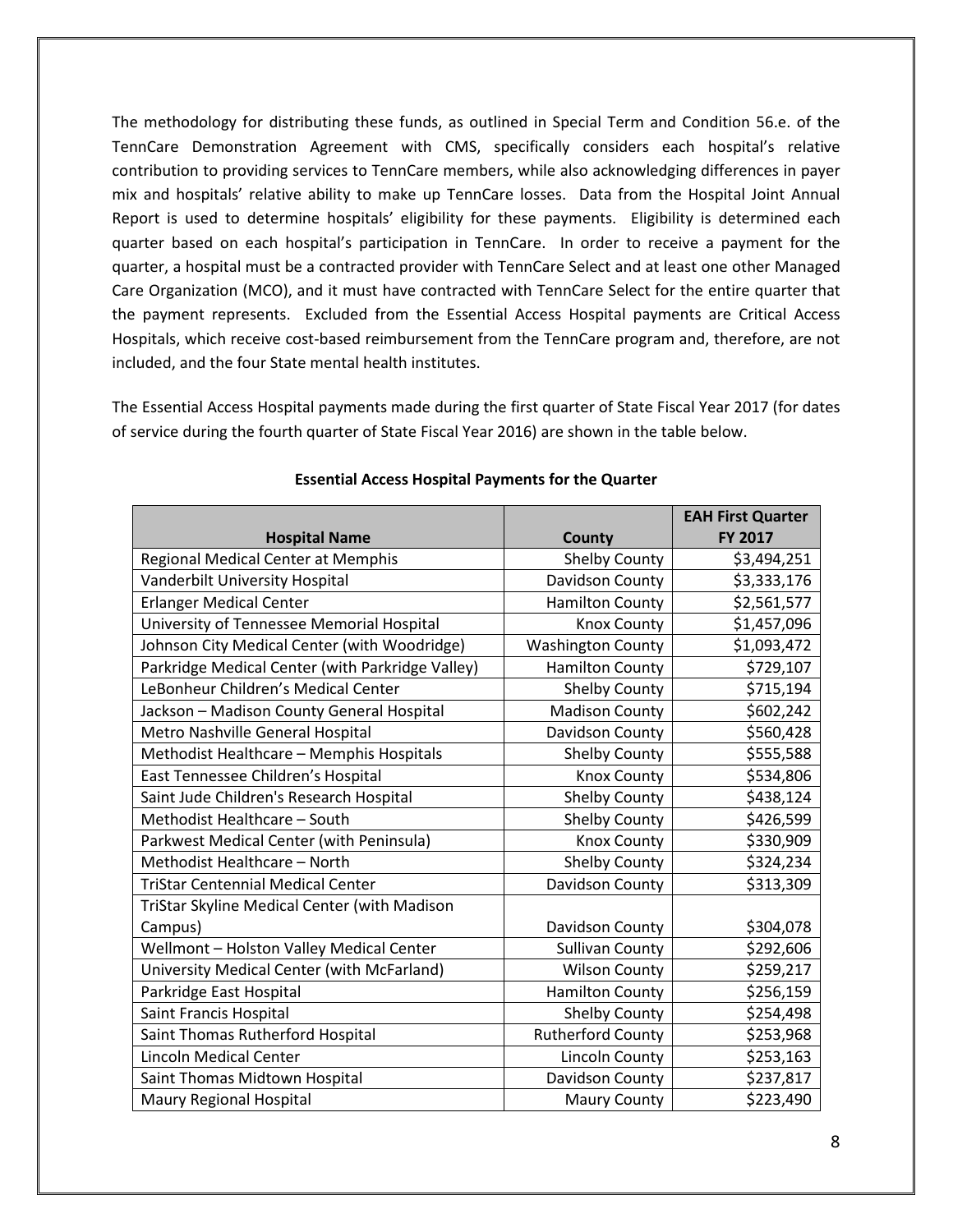|                                                  |                          | <b>EAH First Quarter</b> |
|--------------------------------------------------|--------------------------|--------------------------|
| <b>Hospital Name</b>                             | County                   | FY 2017                  |
| <b>Baptist Memorial Hospital for Women</b>       | <b>Shelby County</b>     | \$217,435                |
| Wellmont - Bristol Regional Medical Center       | <b>Sullivan County</b>   | \$209,781                |
| Cookeville Regional Medical Center               | <b>Putnam County</b>     | \$202,054                |
| Fort Sanders Regional Medical Center             | Knox County              | \$194,981                |
| Pathways of Tennessee                            | <b>Madison County</b>    | \$191,254                |
| Ridgeview Psychiatric Hospital and Center        | <b>Anderson County</b>   | \$184,156                |
| Tennova Healthcare - Physicians Regional Medical |                          |                          |
| Center                                           | Knox County              | \$167,303                |
| <b>Blount Memorial Hospital</b>                  | <b>Blount County</b>     | \$145,419                |
| <b>Delta Medical Center</b>                      | Shelby County            | \$143,130                |
| <b>TriStar Summit Medical Center</b>             | Davidson County          | \$137,967                |
| <b>TriStar StoneCrest Medical Center</b>         | <b>Rutherford County</b> | \$130,135                |
| <b>Skyridge Medical Center</b>                   | <b>Bradley County</b>    | \$124,857                |
| <b>Rolling Hills Hospital</b>                    | <b>Williamson County</b> | \$124,590                |
| Southern Hills Medical Center                    | Davidson County          | \$122,256                |
| <b>NorthCrest Medical Center</b>                 | <b>Robertson County</b>  | \$121,430                |
| <b>Gateway Medical Center</b>                    | <b>Montgomery County</b> | \$120,272                |
| <b>TriStar Horizon Medical Center</b>            | Dickson County           | \$118,667                |
| Sumner Regional Medical Center                   | <b>Sumner County</b>     | \$114,427                |
| Morristown - Hamblen Healthcare System           | Hamblen County           | \$110,964                |
| <b>Dyersburg Regional Medical Center</b>         | <b>Dyer County</b>       | \$104,409                |
| Baptist Memorial Hospital - Tipton               | <b>Tipton County</b>     | \$93,985                 |
| Methodist Medical Center of Oak Ridge            | Anderson County          | \$88,880                 |
| <b>TriStar Hendersonville Medical Center</b>     | <b>Sumner County</b>     | \$88,704                 |
| Jellico Community Hospital                       | Campbell County          | \$87,778                 |
| <b>LeConte Medical Center</b>                    | Sevier County            | \$86,761                 |
| Harton Regional Medical Center                   | Coffee County            | \$82,620                 |
| Takoma Regional Hospital                         | <b>Greene County</b>     | \$81,937                 |
| Tennova Healthcare - LaFollette Medical Center   | Campbell County          | \$78,339                 |
| <b>Grandview Medical Center</b>                  | <b>Marion County</b>     | \$76,610                 |
| Skyridge Medical Center - Westside               | <b>Bradley County</b>    | \$73,373                 |
| Southern Tennessee Regional Health System -      |                          |                          |
| Winchester                                       | Franklin County          | \$66,150                 |
| United Regional Medical Center and Medical       |                          |                          |
| Center of Manchester                             | Coffee County            | \$63,751                 |
| <b>Sycamore Shoals Hospital</b>                  | <b>Carter County</b>     | \$63,324                 |
| Indian Path Medical Center                       | <b>Sullivan County</b>   | \$62,689                 |
| Lakeway Regional Hospital                        | Hamblen County           | \$61,442                 |
| <b>Roane Medical Center</b>                      | Roane County             | \$59,496                 |
| Laughlin Memorial Hospital                       | <b>Greene County</b>     | \$59,113                 |
| Starr Regional Medical Center - Athens           | <b>McMinn County</b>     | \$58,202                 |
| Regional Hospital of Jackson                     | <b>Madison County</b>    | \$58,171                 |
| <b>Hardin Medical Center</b>                     | <b>Hardin County</b>     | \$57,270                 |
| Crockett Hospital                                | Lawrence County          | \$54,963                 |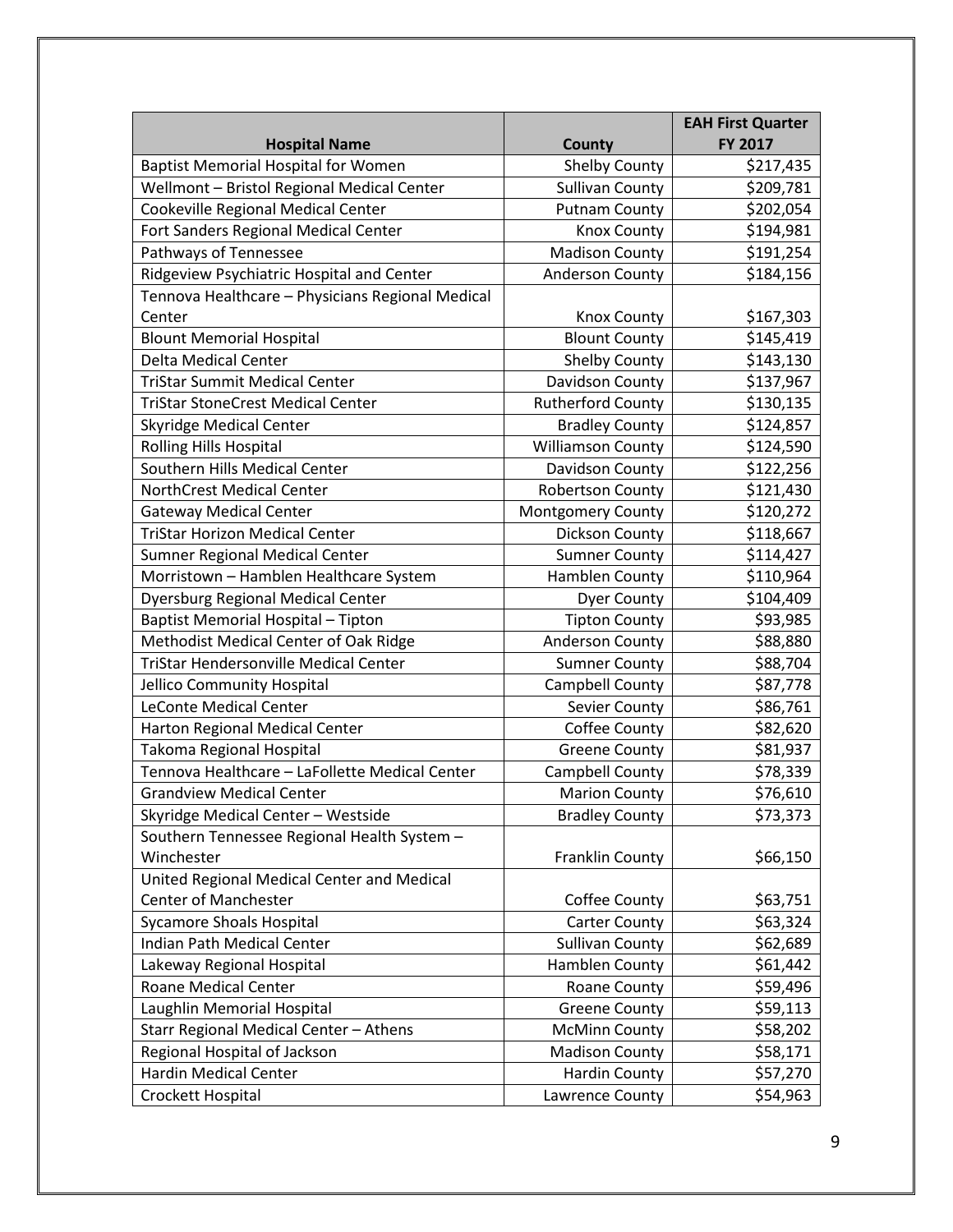|                                             |                         | <b>EAH First Quarter</b> |
|---------------------------------------------|-------------------------|--------------------------|
| <b>Hospital Name</b>                        | County                  | <b>FY 2017</b>           |
| Henry County Medical Center                 | <b>Henry County</b>     | \$54,825                 |
| <b>Stones River Hospital</b>                | Cannon County           | \$53,052                 |
| Wellmont Hawkins County Memorial Hospital   | Hawkins County          | \$51,926                 |
| Saint Thomas River Park Hospital            | <b>Warren County</b>    | \$48,970                 |
| Jamestown Regional Medical Center           | <b>Fentress County</b>  | \$46,424                 |
| Hillside Hospital                           | <b>Giles County</b>     | \$44,795                 |
| Livingston Regional Hospital                | <b>Overton County</b>   | \$43,773                 |
| <b>Heritage Medical Center</b>              | <b>Bedford County</b>   | \$43,256                 |
| Baptist Memorial Hospital - Union City      | <b>Obion County</b>     | \$42,804                 |
| <b>Claiborne County Hospital</b>            | Claiborne County        | \$39,164                 |
| McKenzie Regional Hospital                  | Carroll County          | \$35,157                 |
| Erlanger Health System - East Campus        | <b>Hamilton County</b>  | \$31,398                 |
| Henderson County Community Hospital         | <b>Henderson County</b> | \$28,677                 |
| <b>Volunteer Community Hospital</b>         | <b>Weakley County</b>   | \$27,285                 |
| Wayne Medical Center                        | <b>Wayne County</b>     | \$25,683                 |
| <b>DeKalb Community Hospital</b>            | DeKalb County           | \$21,991                 |
| <b>McNairy Regional Hospital</b>            | <b>McNairy County</b>   | \$21,465                 |
| <b>Decatur County General Hospital</b>      | Decatur County          | \$18,210                 |
| Baptist Memorial Hospital - Huntingdon      | <b>Carroll County</b>   | \$17,330                 |
| Southern Tennessee Regional Health System - |                         |                          |
| Sewanee                                     | Franklin County         | \$9,662                  |
| <b>TOTAL</b>                                |                         | \$25,000,000             |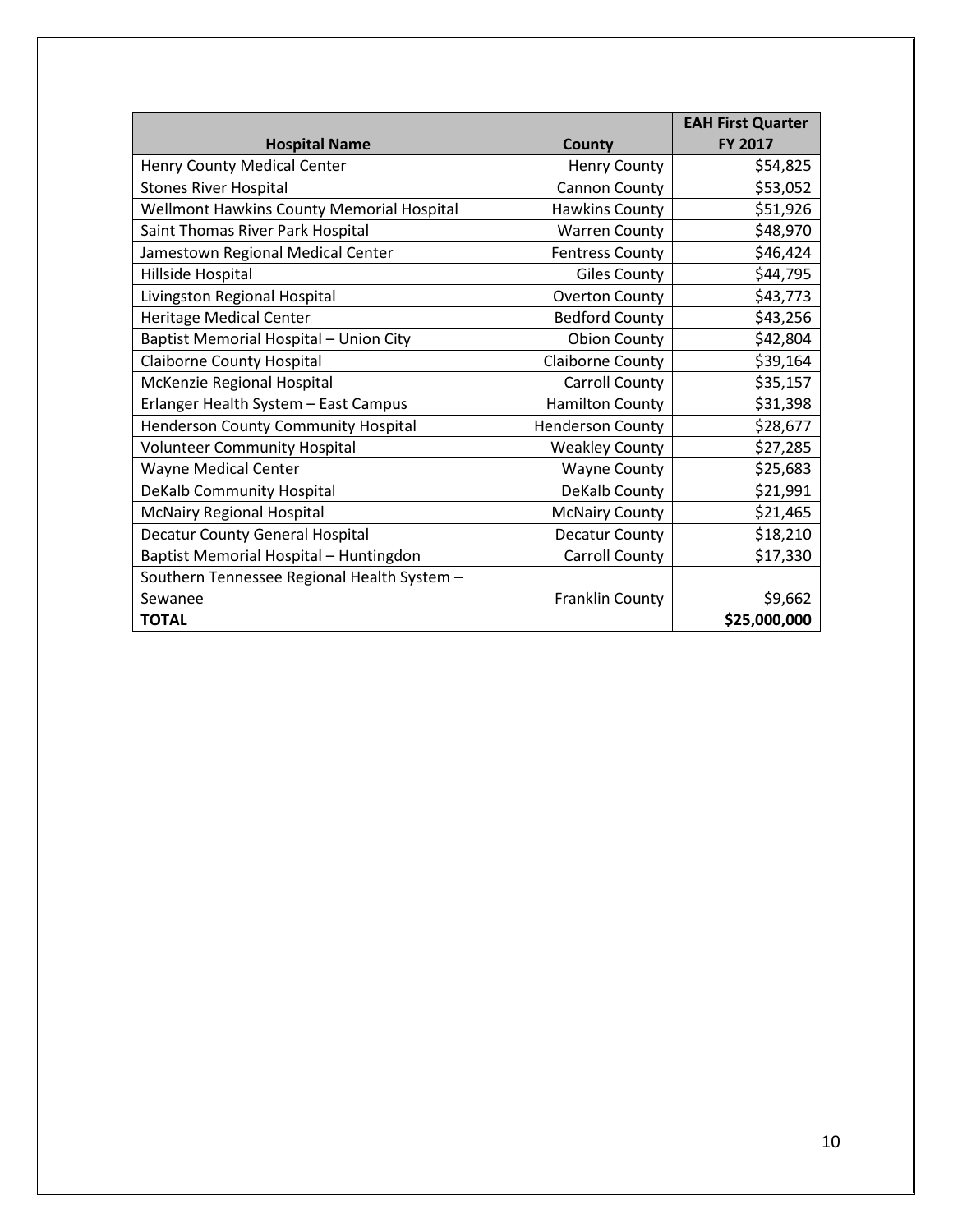#### **Number of Recipients on TennCare and Costs to the State**

During the month of September 2016, there were 1,525,590 Medicaid eligibles and 26,275 Demonstration eligibles enrolled in TennCare, for a total of 1,551,865 persons.

Estimates of TennCare spending for the first quarter of State Fiscal Year 2017 are summarized in the table below.

| <b>Spending Category</b> | First Quarter FY 2017* |
|--------------------------|------------------------|
| MCO services**           | \$1,897,391,400        |
| Dental services          | \$35,771,400           |
| Pharmacy services        | \$231,431,300          |
| Medicare "clawback"***   | \$51,948,200           |

*\*These figures are cash basis as of September 30 and are unaudited.*

*\*\*This figure includes Integrated Managed Care MCO expenditures.*

 $\overline{a}$ 

*\*\*\*The Medicare Part D clawback is money states are required to pay to the federal government to help offset costs the federal government incurs by covering the prescription benefit for enrollees who have both Medicare and Medicaid.*

#### **Viability of Managed Care Contractors (MCCs) in the TennCare Program**

**Claims payment analysis.** TennCare's prompt pay requirements may be summarized as shown below.

| <b>Entity</b>      | <b>Standard</b>                                                      | <b>Authority</b>     |
|--------------------|----------------------------------------------------------------------|----------------------|
| <b>MCOs</b>        | 90% of clean claims for payment for services delivered to            | TennCare contract    |
| (services other    | TennCare enrollees are processed and, if appropriate, paid           | and in accordance    |
| than CHOICES       | within 30 calendar days of the receipt of such claims.               | with T.C.A. § 56-32- |
| and ECF            |                                                                      | 126(b)               |
| <b>CHOICES</b> )   | 99.5% of all provider claims are processed, and, if                  |                      |
|                    | appropriate, paid within 60 calendar days of receipt.                |                      |
| <b>MCOs</b>        | 90% of clean electronically submitted Nursing Facility and           | TennCare contract    |
| (CHOICES and       | applicable Home and Community Based Services claims <sup>4</sup> are |                      |
| <b>ECF CHOICES</b> | processed and paid within 14 calendar days of receipt.               |                      |
| services)          |                                                                      |                      |
|                    | 99.5% of clean electronically submitted Nursing Facility and         |                      |
|                    | applicable Home and Community Based Services claims <sup>5</sup> are |                      |
|                    | processed and paid within 21 calendar days of receipt.               |                      |

<span id="page-10-1"></span><span id="page-10-0"></span><sup>&</sup>lt;sup>4</sup> Excludes Personal Emergency Response Systems (PERS), assistive technology, minor home modifications, and pest control claims. Claims for delivery of these services are handled like general MCO claims.  $<sup>5</sup>$  Ibid.</sup>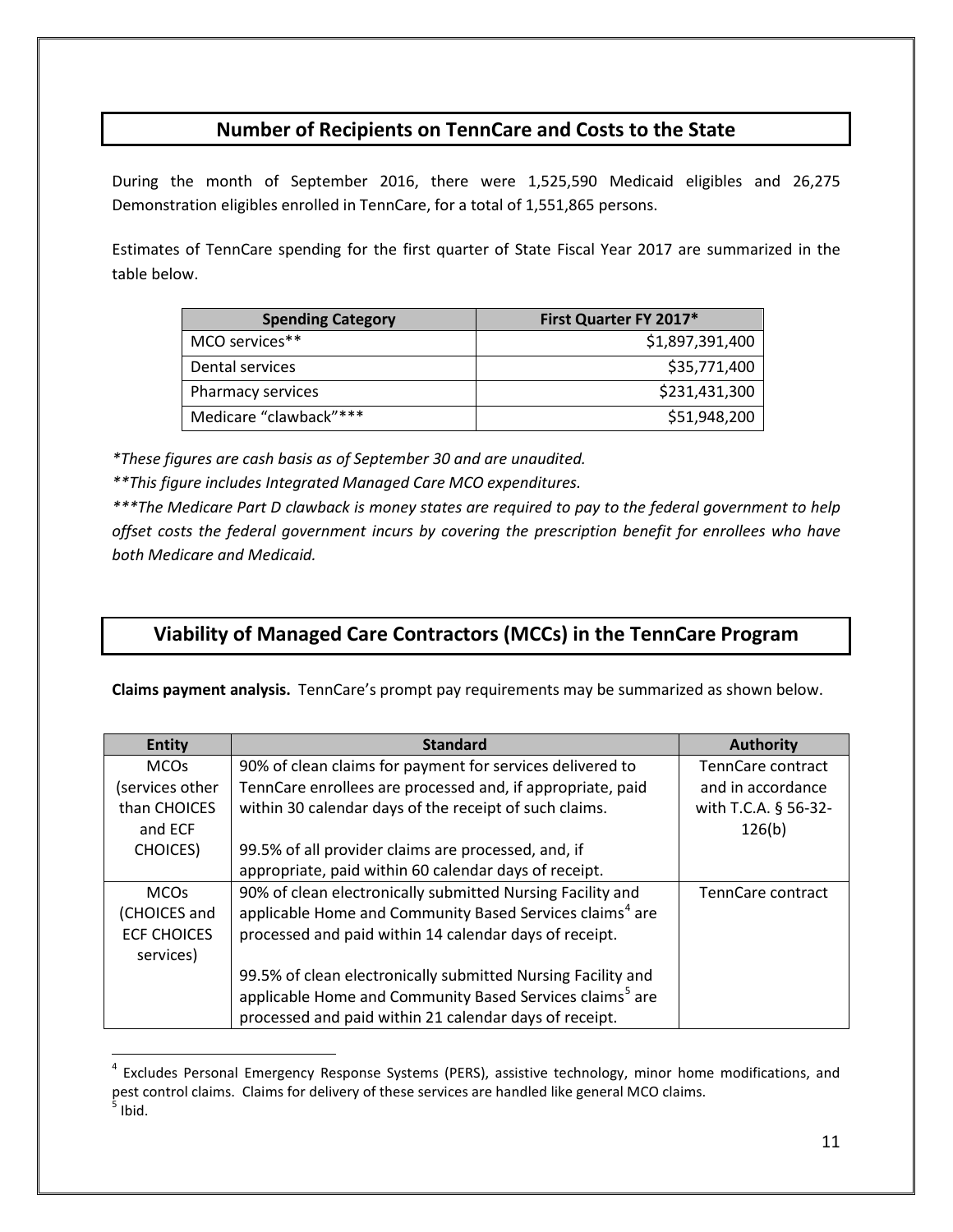| <b>Entity</b>          | <b>Standard</b>                                              | <b>Authority</b>               |
|------------------------|--------------------------------------------------------------|--------------------------------|
| <b>Dental Benefits</b> | 90% of clean claims for payment for services delivered to    | TennCare contract              |
| Manager                | TennCare enrollees are processed, and, if appropriate, paid  | and in accordance              |
| (DBM)                  | within 30 calendar days of the receipt of such claims.       | with T.C.A. § 56-32-<br>126(b) |
|                        | 99.5% of all provider claims are processed, and, if          |                                |
|                        | appropriate, paid within 60 calendar days of receipt.        |                                |
| Pharmacy               | 100% of all clean claims submitted by pharmacy providers are | TennCare contract              |
| <b>Benefits</b>        | paid within 10 calendar days of receipt.                     |                                |
| Manager (PBM)          |                                                              |                                |

The MCOs, the DBM, and the PBM are required to submit monthly claims data files of all TennCare claims processed to the Tennessee Department of Commerce and Insurance (TDCI) for verification of statutory and contractual prompt pay compliance. The plans are required to separate their claims data by claims processor (e.g., MCO, vision benefits manager, etc.). Furthermore, the MCOs are required to identify separately non-emergency transportation (NEMT) claims in the data files. Finally, the MCOs are required to submit separate claims data files representing a subset of electronically submitted Nursing Facility and applicable Home and Community Based Services claims for CHOICES and ECF CHOICES enrollees. TDCI then performs an analysis and reports the results of the prompt pay analyses by NEMT and CHOICES and ECF CHOICES claim types, by claims processor, and by total claims processed for the month.

If an MCO does not comply with the prompt pay requirements based on the total claims processed in a month, TDCI has the statutory authority to levy an administrative penalty of \$10,000 for each month of non-compliance after the first instance of non-compliance was reported to the plan. The TennCare Bureau may also assess liquidated damages pursuant to the terms of the TennCare Contract. If the DBM and PBM do not meet their contractual prompt pay requirements, only the TennCare Bureau may assess applicable liquidated damages against these entities.

**Net worth and company action level requirements.** According to Tennessee's "Health Maintenance Organization Act of 1986" statute (T.C.A. § 56-32-101 *et seq.*), the minimum net worth requirement for each TennCare MCO is calculated based on premium revenue reported on the National Association of Insurance Commissioners (NAIC) Annual Financial Statement for the most recent calendar year, as well as any TennCare payments made to the MCO that are not reported as premium revenue.

During the July-September 2016 quarter, the MCOs submitted their NAIC Second Quarter 2016 Financial Statements. As of June 30, 201[6](#page-11-0), TennCare MCOs reported net worth as indicated in the table below.<sup>6</sup>

| <b>MCO</b>           | <b>Net Worth</b> | Reported         | Excess/       |
|----------------------|------------------|------------------|---------------|
|                      | Requirement      | <b>Net Worth</b> | (Deficiency)  |
| Amerigroup Tennessee | \$29,016,782     | \$157,116,550    | \$128,099,768 |

<span id="page-11-0"></span> $6$  The "Net Worth Requirement" and "Reported Net Worth" figures in the table are based on the MCOs' companywide operations, not merely their TennCare operations.

 $\overline{a}$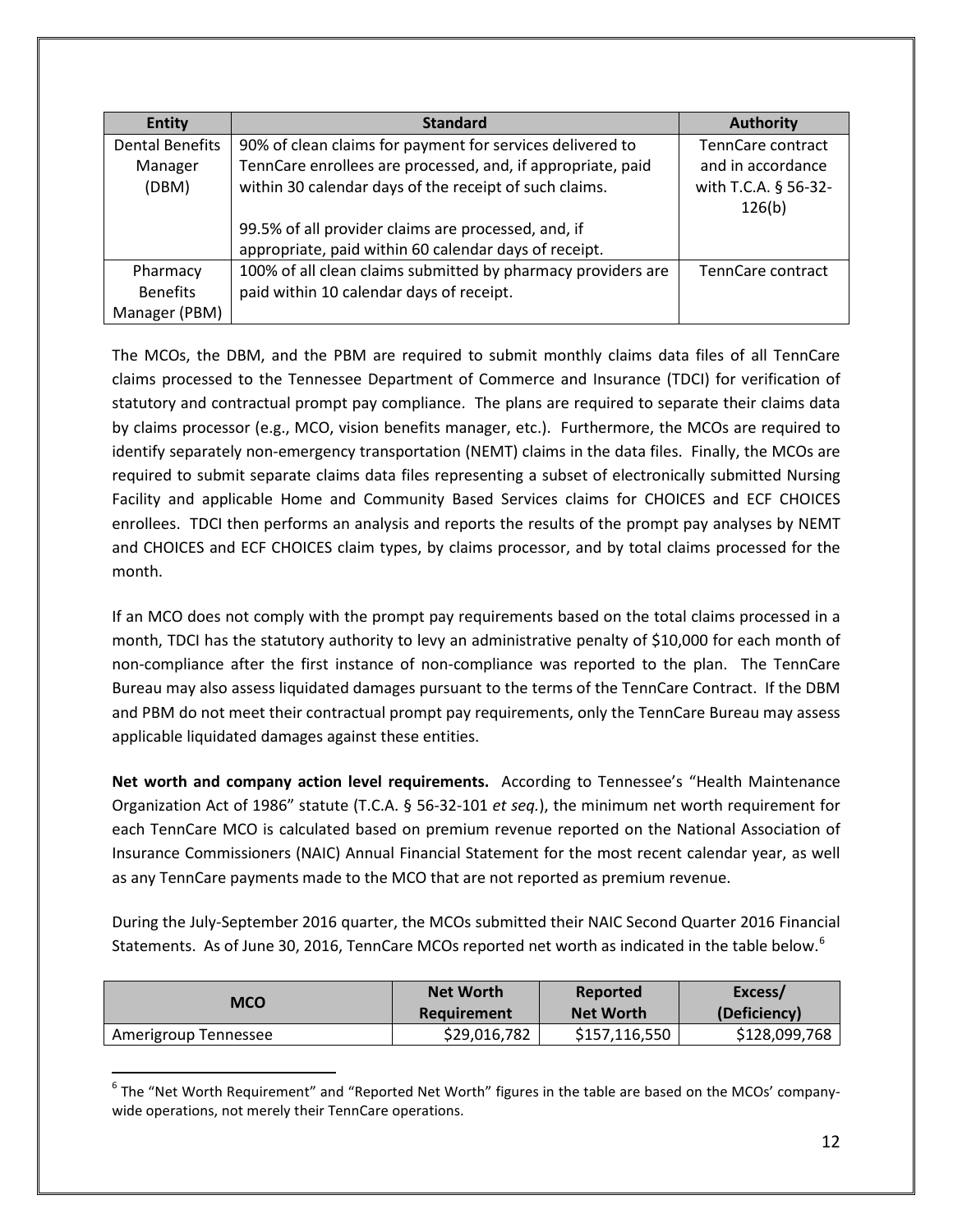| <b>MCO</b>                                                                        | <b>Net Worth</b><br>Requirement | Reported<br><b>Net Worth</b> | Excess/<br>(Deficiency) |
|-----------------------------------------------------------------------------------|---------------------------------|------------------------------|-------------------------|
| UnitedHealthcare Plan of the River<br>Valley (UnitedHealthcare Community<br>Plan) | \$55,361,026                    | \$392,773,791                | \$337,412,765           |
| Volunteer State Health Plan (BlueCare<br>& TennCare Select)                       | \$43,251,806                    | \$368,793,374                | \$325,541,568           |

During the July-September 2016 quarter, the MCOs were also required to comply with Tennessee's "Risk-Based Capital for Health Organizations" statute (T.C.A. § 56-46-201 *et seq.*). Risk-based capital (RBC) involves a method of calculating the minimum amount of capital necessary for a health entity to support its overall business operations depending on its size and risk profile. A health entity with a higher amount of risk is required to hold a higher amount of capital. The RBC statute gives TDCI the authority and mandate to use preventive and corrective measures that vary depending on the amount of capital deficiency indicated by the RBC calculations. A "Company Action Level" deficiency (defined at T.C.A. § 56-46-203(a)) would require the submission of a plan to correct the entity's capital deficiency.

The following table compares the MCOs' net worth to the Company Action Level requirements as of June 30, 2016:

| <b>MCO</b>                            | <b>Company Action</b> | Reported         | Excess/       |
|---------------------------------------|-----------------------|------------------|---------------|
|                                       | Level                 | <b>Net Worth</b> | (Deficiency)  |
| Amerigroup Tennessee                  | \$104,759,436         | \$157,116,550    | \$48,625,939  |
| UnitedHealthcare Plan of the River    | \$189,545,450         | \$392,773,791    | \$203,228,341 |
| Valley (UnitedHealthcare Community    |                       |                  |               |
| Plan)                                 |                       |                  |               |
| Volunteer State Health Plan (BlueCare | \$133,523,082         | \$368,793,374    | \$235,270,292 |
| & TennCare Select)                    |                       |                  |               |

All TennCare MCOs met their minimum net worth requirements and Company Action Level requirements as of June 30, 2016.

#### **Success of Fraud Detection and Prevention**

The mission of the Tennessee Office of Inspector General (OIG) is to identify, investigate, and prosecute persons who commit fraud or abuse against the TennCare program and to recoup money owed to the State of Tennessee.The OIG receives case information from a variety of sources, including local law enforcement, the TennCare Bureau, Health Related Boards (HRB), the Department of Human Services (DHS), other State agencies, health care providers, MCCs, and the general public via the OIG website, fax, written correspondence, and phone calls to the OIG hotline. Cases adjudicated during a particular fiscal year may have no relationship to dates of arrest during the same year. Selected statistics for the first quarter of Fiscal Year 2017 are as follows: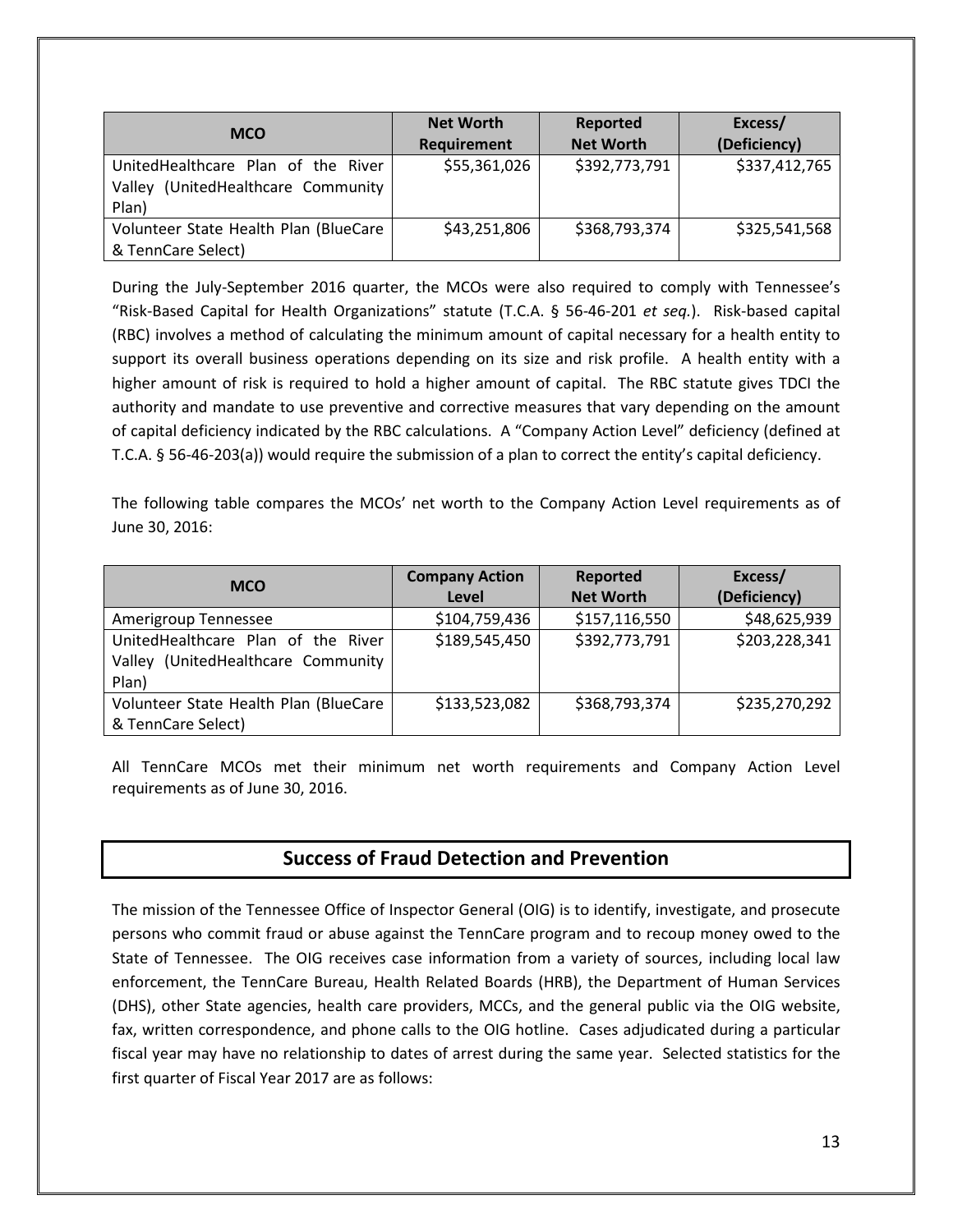| <b>Fraud and Abuse Complaints</b>                            | <b>First Quarter FY 2017</b> |
|--------------------------------------------------------------|------------------------------|
| <b>Fraud Allegations</b>                                     | 1,211                        |
| Abuse Allegations*                                           | 913                          |
| <b>Arrest/Conviction/Judicial Diversion</b><br><b>Totals</b> | <b>First Quarter FY 2017</b> |
| Arrests                                                      | 69                           |
| Convictions                                                  | 43                           |
| <b>Judicial Diversions</b>                                   |                              |

*\* Abuse cases may be referred to the appropriate Managed Care Contractor (MCC), the TennCare Bureau, or DHS for further review/action.*

| <b>Criminal Court Fines and Costs Imposed</b>  | <b>First Quarter FY 2017</b> |
|------------------------------------------------|------------------------------|
| Court Costs & Taxes                            | \$1,786                      |
| Fines                                          | \$30,100                     |
| Drug Funds/Forfeitures                         | \$765                        |
| <b>Criminal Restitution Ordered</b>            | \$137,699                    |
| Criminal Restitution Received <sup>7</sup>     | \$39,233                     |
| <b>Civil Restitution/Civil Court Judgments</b> | <b>First Quarter FY 2017</b> |
| Civil Restitution Ordered <sup>8</sup>         | \$1,760                      |
| Civil Restitution Received <sup>9</sup>        | \$10,667                     |

| <b>Recommendations for Review</b>                 | <b>First Quarter FY 2017</b> |
|---------------------------------------------------|------------------------------|
| Recommended TennCare Terminations <sup>10</sup> , | 205                          |
| Potential Savings <sup>11</sup>                   | \$749,560                    |

#### **Statewide Communication**

In an effort to stay connected with local law enforcement and achieve the OIG's mission, Special Agents continue to meet in person with sheriffs and police chiefs throughout the state. These meetings further collaborative relationships and aid the mutual goal of stopping TennCare fraud and prescription drug diversion.

 $\overline{a}$ 

<span id="page-13-0"></span> $<sup>7</sup>$  Restitution may have been ordered in a fiscal year other than the one in which payment was actually received.</sup>

<span id="page-13-1"></span> $8$  This total reflects dollars identified for recoupment by the OIG in such non-criminal contexts as civil cases, administrative hearings, and voluntary reimbursements to TennCare.

<span id="page-13-2"></span> $9$  Restitution may have been agreed to in a fiscal year other than the one in which payment was actually received.

<span id="page-13-3"></span><sup>&</sup>lt;sup>10</sup> Recommendations that enrollees' TennCare coverage should be terminated are sent to the TennCare Bureau for review and determination of appropriate action. These recommendations are based on information received and reviewed by the OIG. The Bureau determines whether these referrals meet the criteria for termination. In reviewing these recommendations, TennCare must factor in some limitations, such as the inability to disenroll individuals in certain federally protected categories.

<span id="page-13-4"></span> $11$  Potential savings are determined by multiplying the number of enrollees whose coverage would be terminated, assuming all of the State's criteria for termination are met, by the average annual cost per enrollee for MCO, pharmacy, and dental services (currently estimated by TennCare to be \$3,656.39).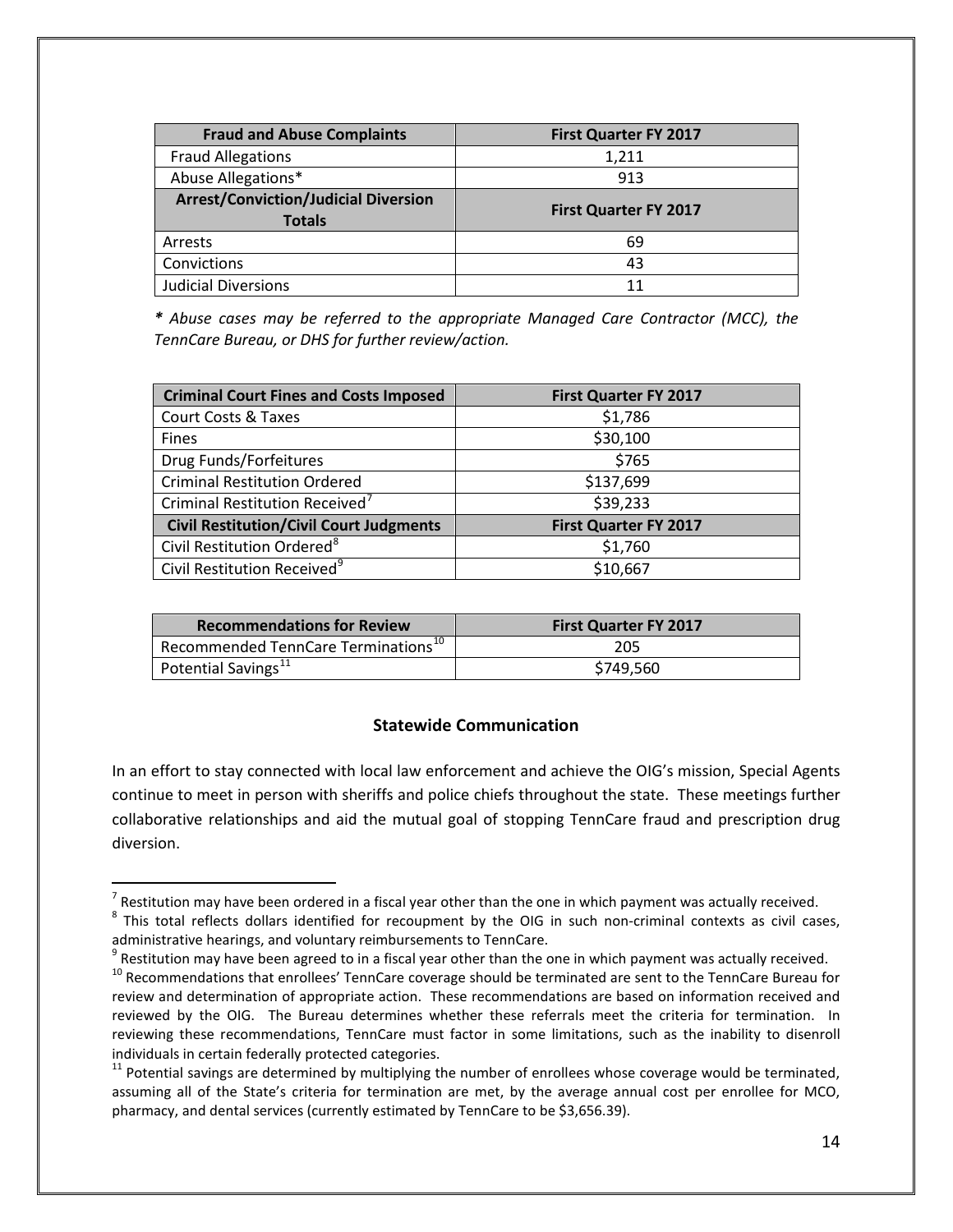**Appendix**

# **Annual Feedback Session: Recommendations for Episodes of Care in Waves 1 and 2**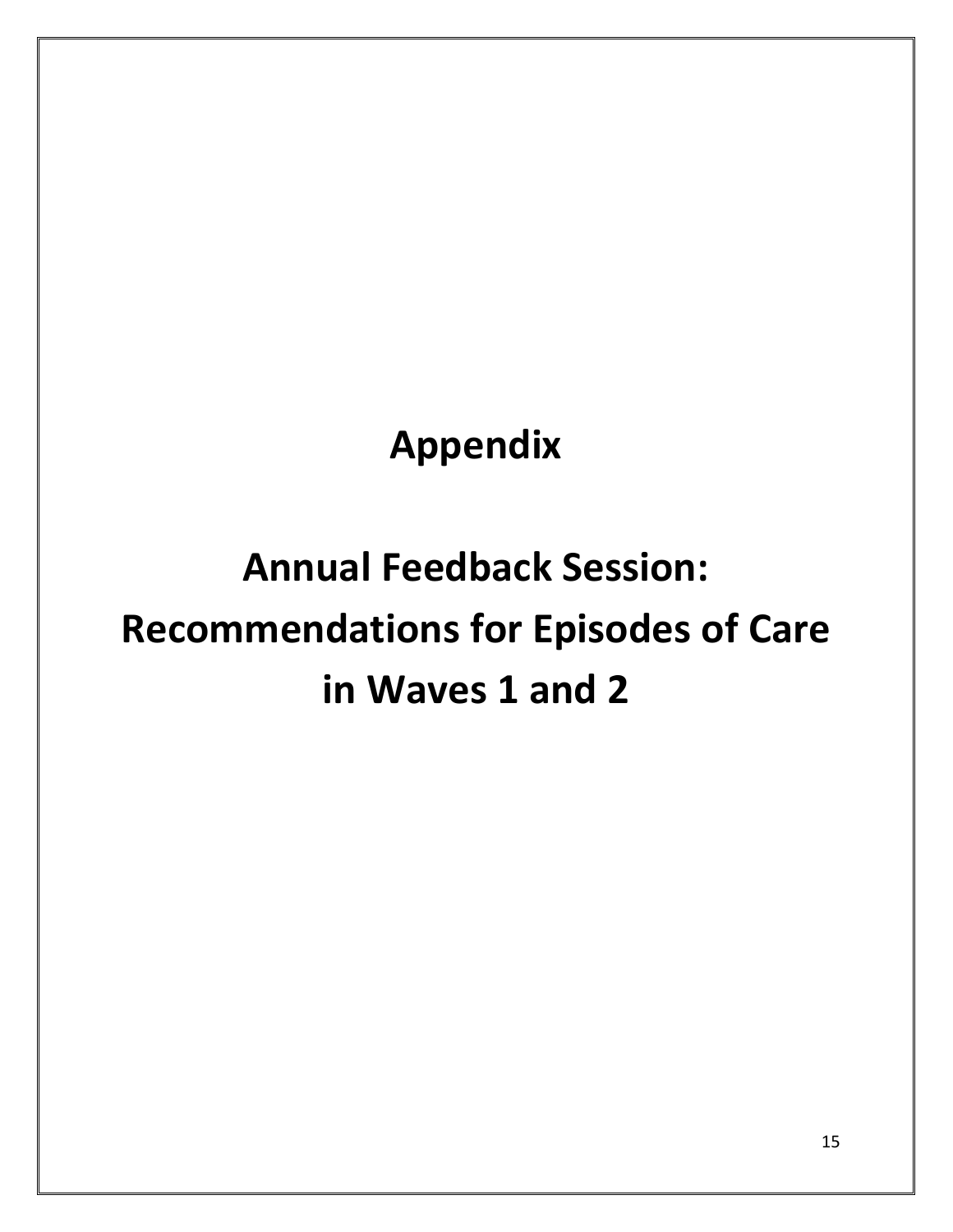# **MEMO**



**Date: October 2016** 

**Subject: Update on the Tennessee Health Care Innovation Initiative**

This memo discusses the feedback received during the episodes of care feedback session meetings held on July 19, 2016, and changes to episodes as a result of the feedback received. The meetings were an opportunity for members of the public from across Tennessee to comment on what is working well and areas for improvement in the design of episodes in Wave 1 (perinatal, total joint replacement, and asthma exacerbation) and Wave 2 (chronic obstructive pulmonary disease (COPD) acute exacerbation, colonoscopy, cholecystectomy, acute percutaneous coronary intervention (PCI), and non-acute PCI). The meetings were held simultaneously in six cities across Tennessee (Chattanooga, Jackson, Johnson City, Knoxville, Nashville, and Memphis) and connected via videoconference to make it easier for the public to participate. Members of the public were also able to submit their feedback by email. The State, and our insurance carrier partners have reviewed this feedback, and plan to incorporate these changes into the design of these episodes of care that are used for TennCare beginning in calendar year 2017. Commercial and Medicare Advantage carriers may also choose to implement these changes but there may be differences in the clinical design of commercial episodes.

Stakeholder input from Tennessee providers, payers, patients, and employers has shaped the design of episodes of care and the other value-based payment strategies that make up Tennessee's Health Care Innovation Initiative. The Initiative has held 859 meetings with stakeholders to date and continues to regularly seek stakeholder input. In the Episodes of Care strategy, the design of each episode is informed by a Technical Advisory Group (TAG) composed of expert clinicians representing a diversity of relevant specialties, provider types, and urban and rural practices from across Tennessee. A similar episodes feedback session was held in the summer of 2015 as well.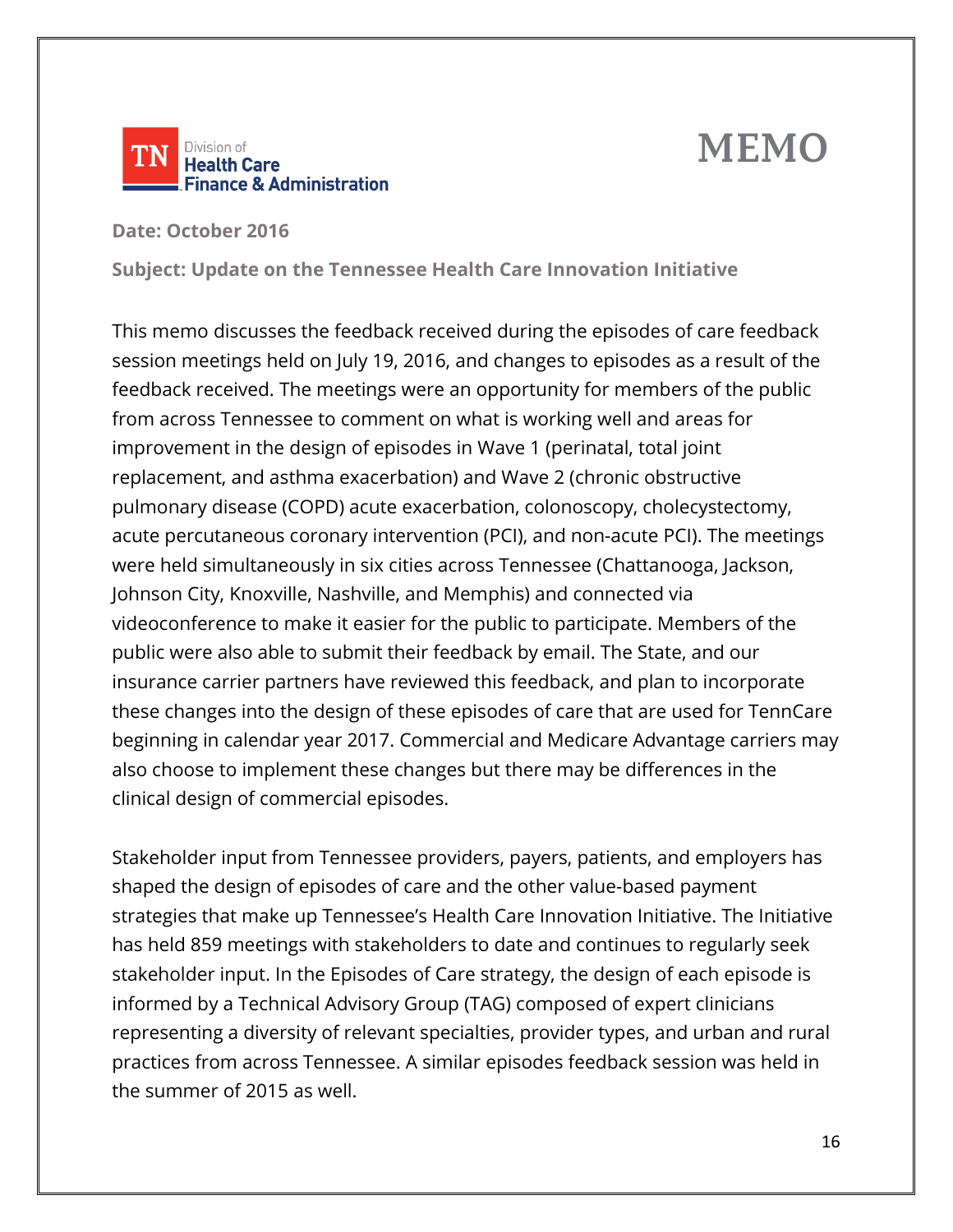For more information about episodes of care in Tennessee in general, go to [http://tn.gov/hcfa/section/strategic-planning-and-innovation-group.](http://tn.gov/hcfa/section/strategic-planning-and-innovation-group)

#### **Wave 1 Episodes**

#### *Asthma Acute Exacerbation episode of care:*

Comment: Expand the definition of the appropriate medications quality metric to include oral and/or injectable corticosteroids filled during the trigger window in the hospital setting (e.g. Emergency Department, Observation and/or inpatient stay) and the post-trigger window rather than just in the post-trigger window. Response: Guidelines for medication use during an acute asthma exacerbation now recommend giving early systematic glucocorticoids (e.g. prednisone, prednisolone, methylprednisolone, beclomethasone, betamethasone, dexamethasone, hydrocortisone and triamcinolone) to all patients who have a moderate or severe exacerbation. These medications are often prescribed in the hospital setting and therefore should be included in the quality metric for appropriate medications. The appropriate medications will be included in the quality metric during both the trigger and post-trigger window.

#### *Perinatal episode of care:*

Comment: Exclude patients who had a previous C-Section from the quality metric. Response: The NQF-endorsed measure for C-sections excludes previous C-section, but the measure is not based on claims data. The State is interested in including a non-claims-based measure in future years, and is procuring a vendor to facilitate the collection of non-claims-based measures. For calendar year 2017, that vendor will not be in place, and so the C-section measure will continue to include patients who have had a previous C-section. Since the quality metric for C-section rate is set at 41.0%, there is room for providers to meet the quality metric and perform Csections when necessary.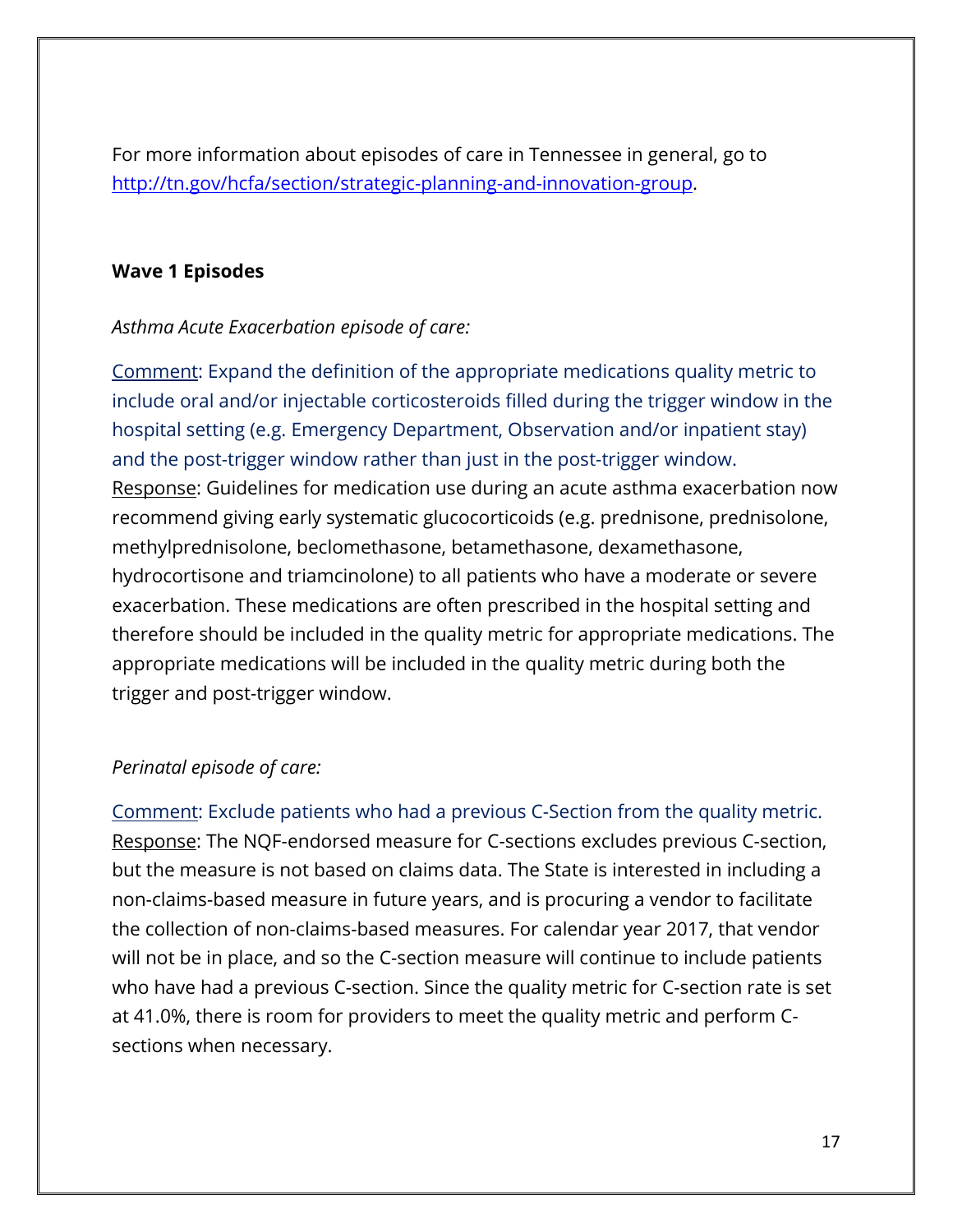Comment: Exclude patients who deliver prior to 35 weeks from the Group B streptococcus screening quality metric or update the Group B streptococcus screening quality metric to capture births that occurred before 35 weeks. Response: Patients who deliver earlier than 35 weeks are less likely to receive a Group B streptococcus screening, which may impact the outcome of the quality metric. Currently, there is no data available to show the gestational age of the baby at time of delivery. In future years, it may be possible to link the mother's and baby's claims data. The quality metric threshold for Group B streptococcus screening is set at 85.0% to give providers room to meet the quality metric even if the screening cannot be performed under certain circumstances, such as a premature birth. For these reasons, the logic for the Group B streptococcus screening quality metric will not change for calendar year 2017.

# Comment: Exclude episodes from screening quality measures if the patient changes Managed Care Organizations (MCOs) during the episode window.

Response: Stakeholders were concerned that prenatal care such as screenings delivered prior to the MCO switch were not included in the claims and would negatively impact the Quarterback's quality metrics. Each of the quality measures has room for providers who are providing group B step screenings and HIV screenings but have some patients for whom the associated claims data is not available. The thresholds for each of those two quality measures are 85 percent, so if a provider has patients who change MCOs in 15 percent of the episodes, the provider would still pass the quality measure. Patients who switched MCOs during the episode window will continue to be included as valid episodes.

# Comment: Remove the inconsistent enrollment business exclusion that excludes episodes with gaps in coverage totaling more than 45 days during the episode window.

Response: The inconsistent enrollment business exclusion for the perinatal episode states that an episode is excluded if there are gaps in coverage totaling more than 45 days during the episode window. To create a fair policy, TennCare will remove the 45 day gap in coverage exclusion starting in 2017.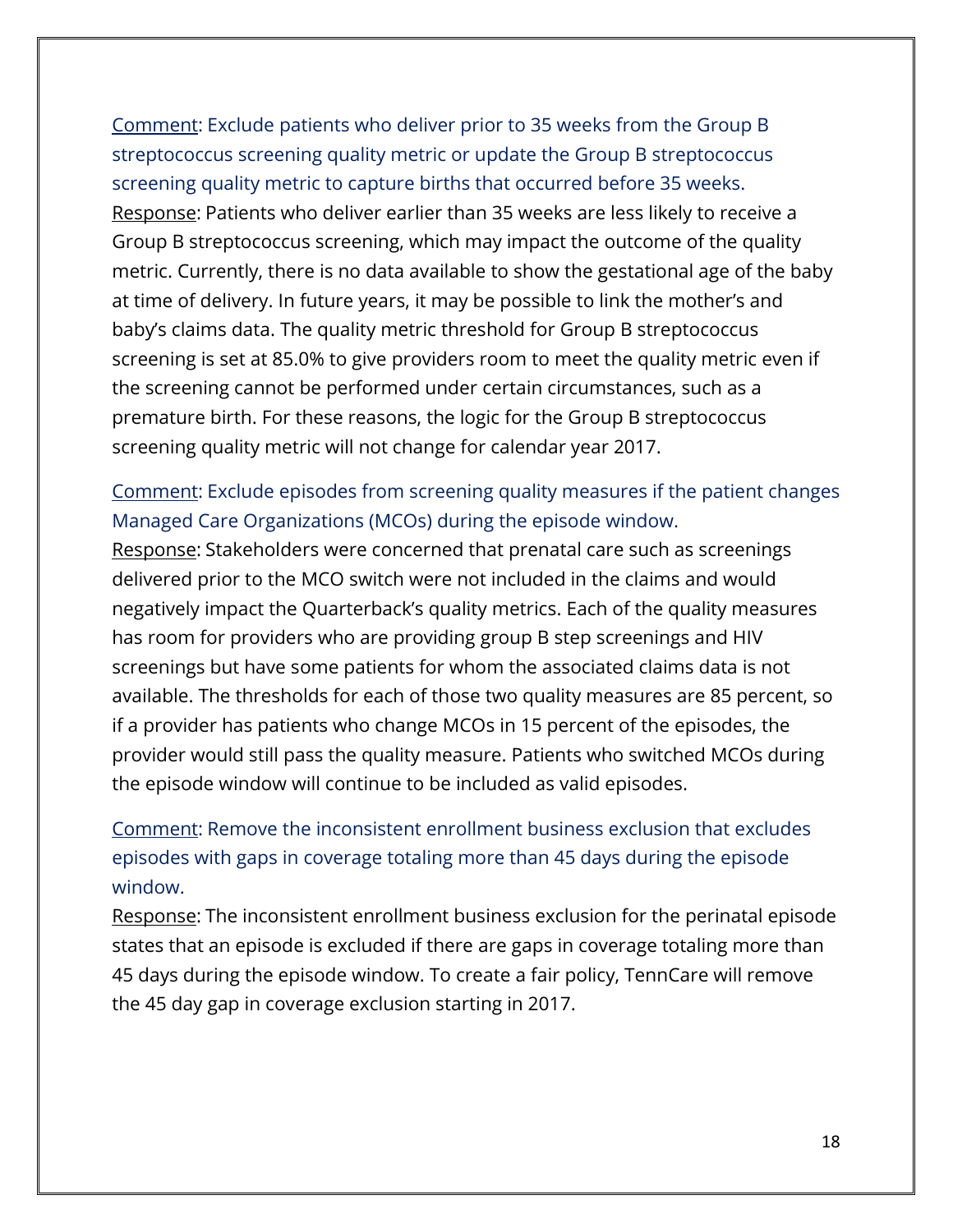### *Total Joint Replacement episode of care:*

Comment: Exclude codes not directly related to the hip and knee replacement from the episode spend in the post-trigger window.

Response: The Total Joint Replacement (TJR) episode is designed to capture the care provided to a patient after discharge from the hospital following the procedure. While some complications not directly related to the knee and hip are important to include within the post-trigger window, ICD-10<sup>[12](#page-18-0)</sup> codes relating to "Diseases of the musculoskeletal system and connective tissue" and "Congenital anomalies" that affect the spine and upper extremities (i.e. above the hip and pelvis) will no longer be included in the episode spend in the post-trigger window.

### **Wave 2 Episodes**

 $\overline{a}$ 

#### *Cholecystectomy episode of care:*

#### Comment: Exclude episodes with chronic pancreatitis in the trigger window.

Response: The cholecystectomy episode is intended as a non-emergent cholecystectomy episode and to capture non-acute cholecystectomy procedures. Since patients with acute pancreatitis may undergo an emergent cholecystectomy, patients with acute pancreatitis are excluded from the cholecystectomy episode. However, the cholecystectomy episode is still capturing some patients with chronic pancreatitis that have an acute exacerbation and, as a result, undergo an emergent cholecystectomy procedure. To ensure a comparable patient population and to reflect the original intent of the episode definition as much as possible, patients with chronic pancreatitis during the trigger window will now also be excluded from the cholecystectomy episode. Patients with chronic pancreatitis are identified as a diagnosis code for chronic pancreatitis on either an inpatient, outpatient or a profession claim during the trigger window of the cholecystectomy episode.

# Comment: Exclude episodes that penalize providers for care that happens outside of the Quarterback's influence, especially when care is geographically remote from the provider.

Response: The cholecystectomy episode attempts to capture the span of care

<span id="page-18-0"></span> $12$  ICD-10 is the International Classification of Diseases, Tenth Edition.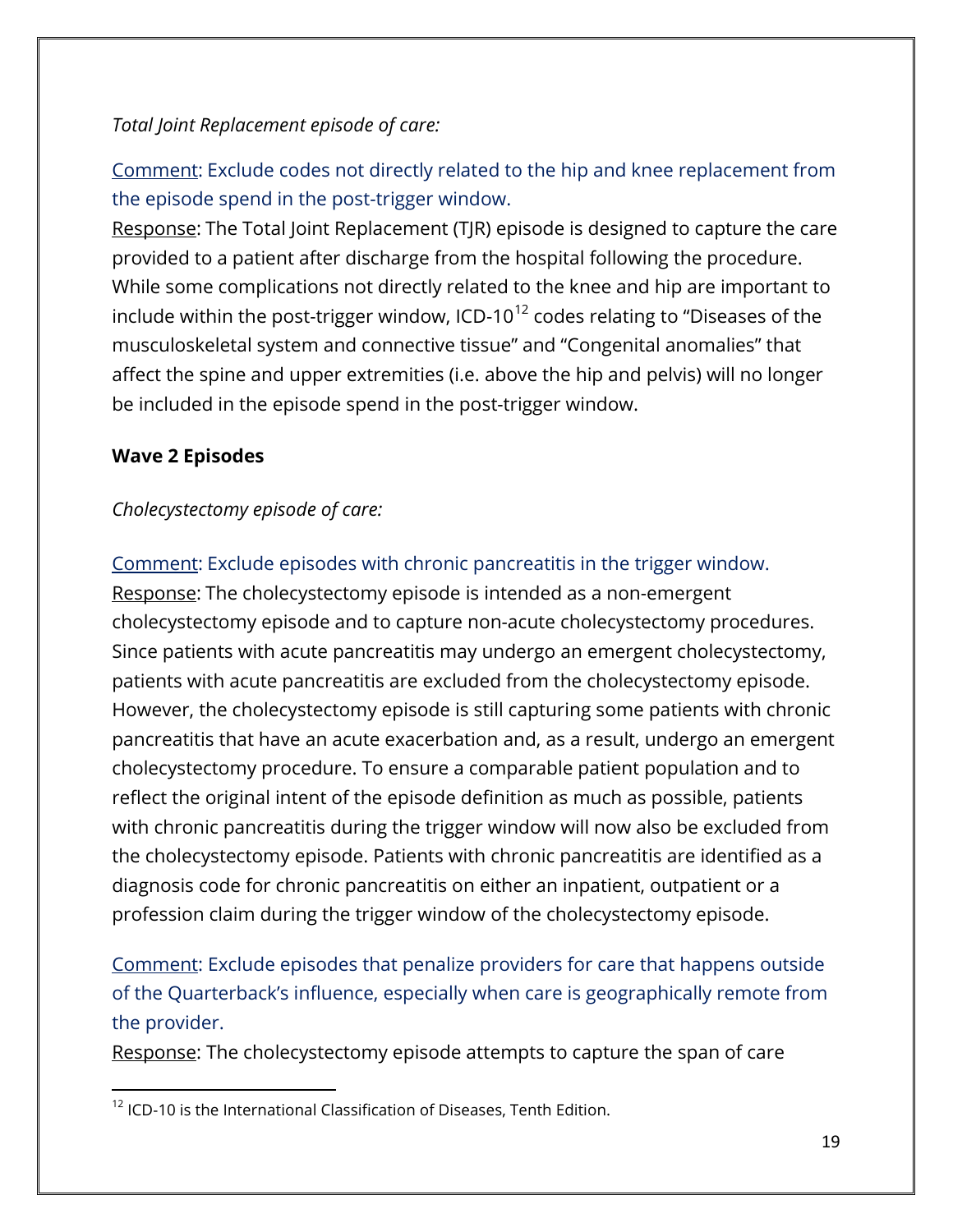provided to a patient that is related to the cholecystectomy procedure. While services not related to the cholecystectomy are not included in spend, in some cases services delivered by another provider will be included in the episode if they are related. The accountable "Quarterback" provider will be rewarded for influencing the other providers of services related to the cholecystectomy, whether it be through conversations with the patient or other providers. The goal of the program is to encourage coordination of care between the Quarterback, the patient, and other providers that could be involved in caring for a patient undergoing a cholecystectomy. Therefore, all care related to the cholecystectomy will remain in the episode.

### Comment: Exclude Emergency Department (ED) visits from the pre-trigger window.

Response: The pre-trigger window of procedural episodes is meant to capture preoperative work-up and care related to the upcoming procedure, and therefore ED visits before the procedure are not included. The State will maintain the current pre-trigger window spend inclusion rules, which do not include ED visits.

# Comment: Concern around influencing cost of care before a patient's first visit with the provider.

Response: The pre-trigger window of procedural episodes is important in capturing preoperative work-up and care related to the procedure. Using targeted inclusion prevents holding providers accountable for care that is unrelated to the procedure. It is possible for cholecystectomy-related services from a provider who is not the Quarterback to be included in the episode. One goal of the Episodes of Care program is to encourage coordination and communication among the different providers involved in a patient's care, and in part to encourage the Quarterback to coordinate with providers who may be interacting with patients before their first visit with the Quarterback.

#### *Screening and surveillance colonoscopy episode of care:*

Comment: Exclude diagnostic colonoscopies from the colonoscopy episode. Response: As a result of input from the colonoscopy TAG, diagnostic colonoscopies are not included in the screening and surveillance colonoscopy episode. The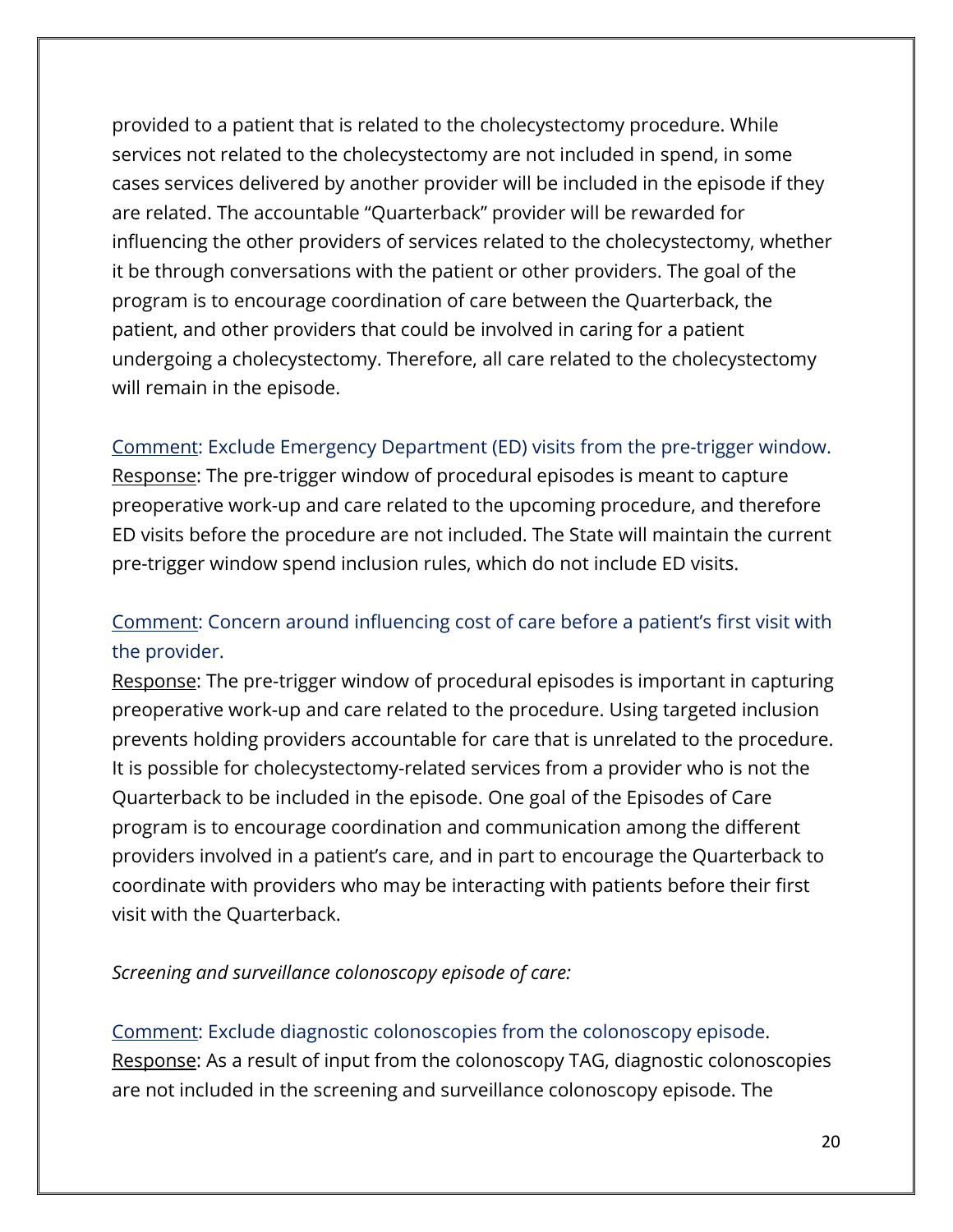current codes and logic used to identify colonoscopies are specific to screening and surveillance colonoscopies.

## Comment: Revise post-polypectomy/biopsy bleeding quality metric so providers are not discouraged to remove large polyps.

Response: This quality metric is implemented as an informational quality metric recognizing that there may be multiple drivers of variation, such as patient variation. Thus, this quality metric is not tied to gain-sharing and does not affect payment. Additionally, this quality metric was incorporated based on feedback from the TAG. Therefore, the current quality metric will remain as an informationonly measure.

## Comment: Track repeat colonoscopies that happen outside of the episode window to monitor patients receiving inappropriate second procedures.

Response: The colonoscopy episode has a quality metric that tracks repeat colonoscopies occurring both within and outside the episode spend window. While the post-trigger window for tracking spend in the colonoscopy episode is only 14 days, the quality metric tracks colonoscopies in the 60-day window following the triggering colonoscopy. The current quality measure is therefore responsive to the comment and will remain the same.

Comment: Since the Qualified Clinical Data Registry (QCDR) only measures if a bowel preparation was performed, include an additional quality metric for inadequate bowel preparation in order to hold providers accountable.

Response: QCDR has a metric for adequacy of bowel preparation. In addition to the QCDR metric, providers are also being held accountable for poor bowel preparation through the repeat colonoscopy quality metric and inclusion of colonoscopy procedure spend in the 14 days following the triggering colonoscopy. Since providers are being held accountable for poor bowel preparation through QCDR, quality metrics, and spend, an additional quality metric will not be added.

Comment: Shorten pre-trigger window from one month to two weeks, and lengthen the post-trigger window from two weeks to one month.

Response: Our current design was based on the advice of our colonoscopy TAG. Accountability in the pre-trigger window for the colonoscopy episode is limited to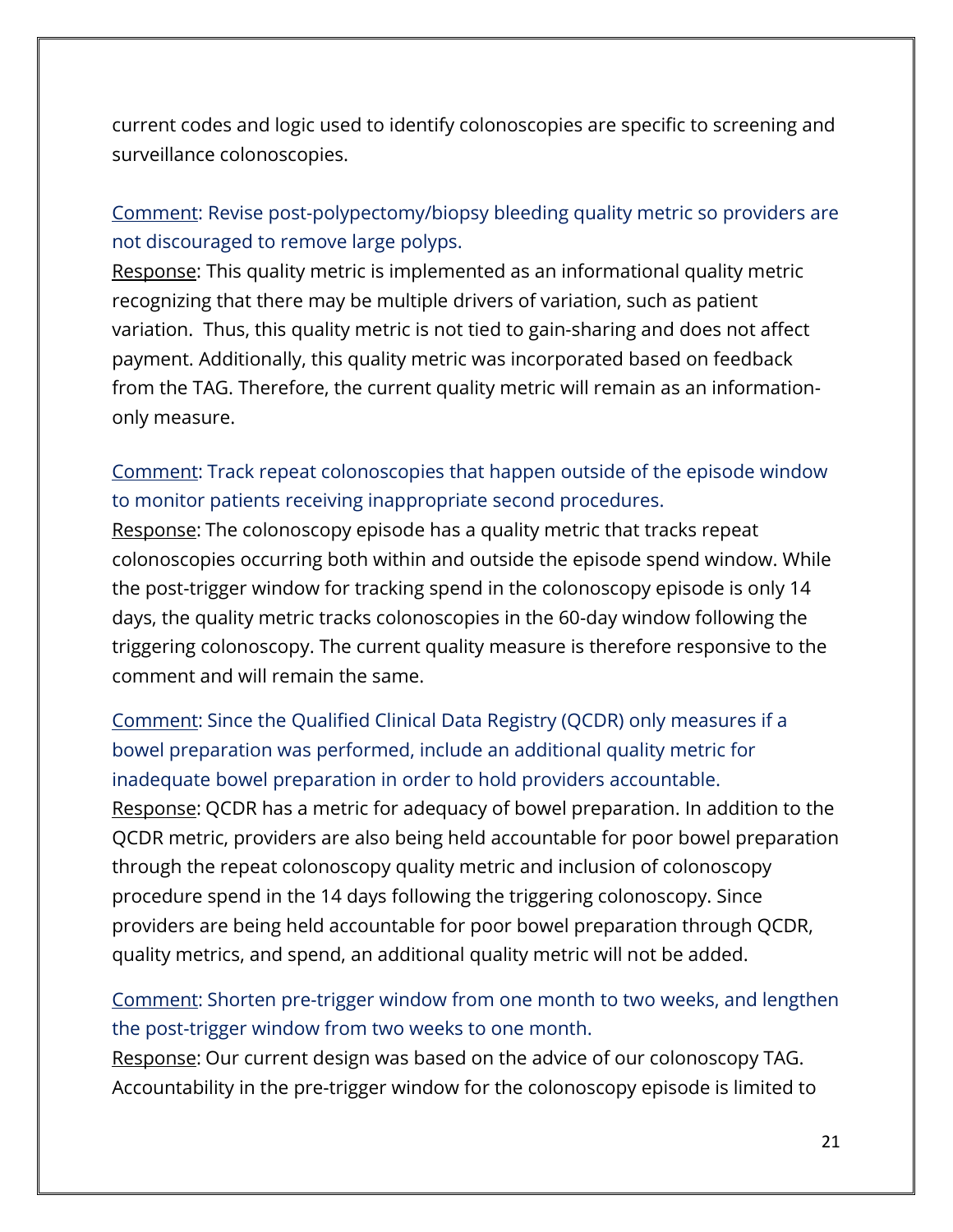office visits, relevant imaging and testing, and relevant medications. In the posttrigger window, accountability is limited to specific complications, anesthesia, imaging and testing, medications, procedures, and office visits. In data presented to the TAG, these services generally occurred within one month pre-trigger and two weeks post-trigger. Therefore, the current pre-trigger and post-trigger window lengths will remain.

#### Comment: Shorten the 60-day post-trigger window.

Response: The colonoscopy episode has a single 14-day post-trigger window for spend inclusion. The 60-day window does not include any spend, but is used solely to capture repeat colonoscopies for the repeat colonoscopy quality metric.

### Comment: Concern around holding providers accountable for high facility costs.

Response: The cost of facility services is one of several sources of variation and sources of value within episodes, alongside professional services, imaging services, laboratory services, post-acute services, and others. In the past, there has been no reward for providers who engage with their facilities on efforts to improve quality and reduce costs of the overall care associated with a procedure. Facility cost will remain a key component of the total cost of the episodes in which it is relevant, including colonoscopy.

# Comment: Do not hold providers accountable for concurrent procedures (e.g. esophagogastroduodenoscopy (EGD) and colonoscopy).

Response: Based on the current spend inclusion, providers are not being held accountable for unrelated concurrent procedures. Although concurrent procedures may occasionally occur, concurrent procedures that are not screening and surveillance colonoscopies are not included within the colonoscopy episode. Spend inclusion rules are intended to only capture care that is related to a screening and surveillance colonoscopy.

Comment: Exclude Emergency Department (ED) visits in the post-trigger window. Response: While all ED visits are not included in the episode, relevant ED visits are included within the episode post-trigger window. Relevant ED visits are included with the intent of capturing colonoscopy complications that result in an ED visit and encouraging necessary post-procedure follow-ups that may prevent ED visits. The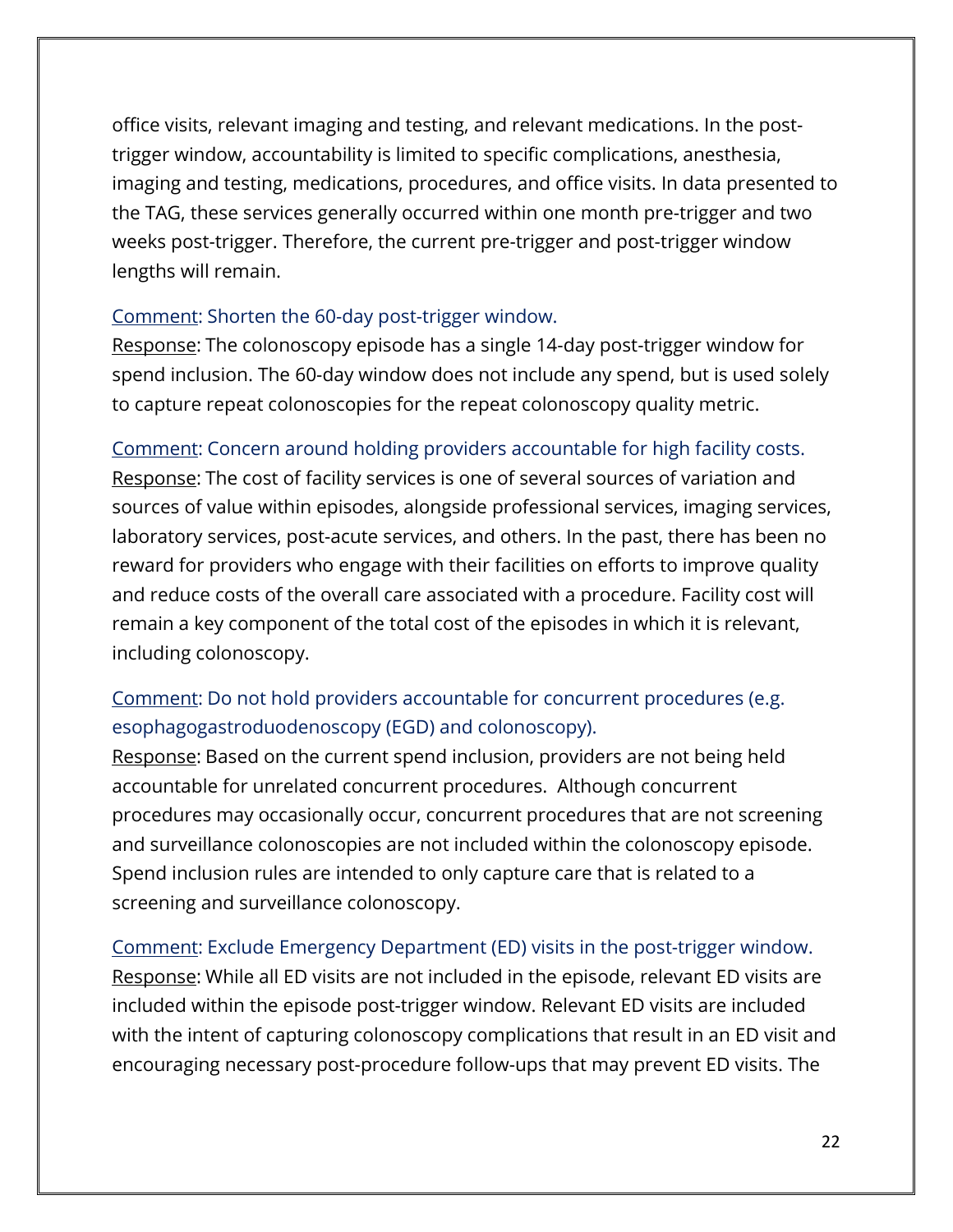goal of the program is to encourage appropriate provider involvement and care coordination in a patient's care, before, during, and after the procedure.

Comment: Only include medications that are prescribed by the Quarterback. Response: To ensure that providers are appropriately being held accountable for care related to the colonoscopy, only medications associated with the colonoscopy procedure are included in spend. Since medications related to the colonoscopy may not always be prescribed by the Quarterback, it is important to include medications regardless of the prescribing physician.

# **All Episodes**

During the July 19<sup>th</sup> meeting, some stakeholders recommended changes that would apply to all episodes. This section describes those comments.

Comment: Episodes of Care program should be modeled after the Centers for Medicare and Medicaid Services (CMS) Physician Quality Reporting System (PQRS). Response: During the formation of the Episodes of Care program, the Initiative strived to incorporate lessons learned from the best practices of various payment innovation programs around the country. For example, the post-trigger window lengths of several hospital-based episodes reflect those used in the CMS Bundled Payments for Care Improvement (BPCI) program. In addition to modeling after the CMS BPCI program, the Initiative also references the CMS PQRS program in determining the quality measures to be incorporated into the Episodes of Care program. While the CMS PQRS program only addresses quality, the Episodes of Care program addresses both quality and cost. By sourcing best practices from each program, the Episodes of Care program is able to take a more holistic approach for payment innovation and targeting improvements in healthcare. The State will continue to follow this type of approach in the future design of the Episodes of Care program.

# Comment: Increase transparency around the types of services being included in the care categories shown in reports.

Response: Providers can learn which types of services are included in the care categories using the care category definitions in the glossary of the Detailed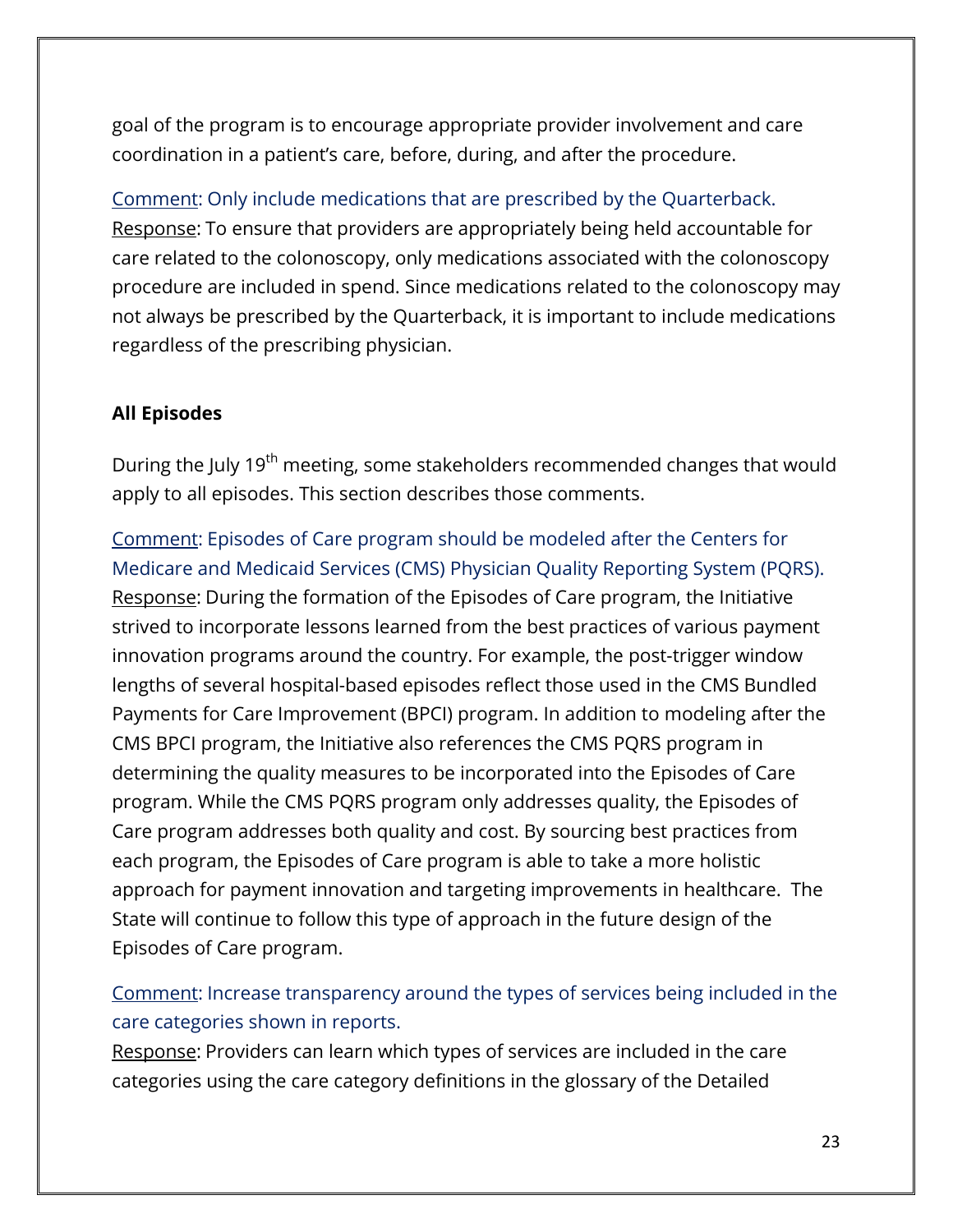Business Requirements, which are available on the Initiative's website [\(http://tn.gov/hcfa/section/strategic-planning-and-innovation-group\)](http://tn.gov/hcfa/section/strategic-planning-and-innovation-group). For each reporting care category, the glossary offers definitional information on the bill form, bill type, place of service, and revenue codes. By offering patient level data by category instead of specific codes, the reports provide actionable information without overwhelming providers or releasing confidential negotiated rates.

# Comment: Update providers if a finalized payment reform appeals process has been finalized with BlueCross BlueShield and Amerigroup.

Response: The appeals process for TennCare MCOs has two levels. The first step is with the MCO, and the second step is with the Tennessee Department of Commerce and Insurance (TDCI). In the case that providers would like to dispute or appeal an episode report, the providers should contact the appropriate MCO. In the case the MCOs are unable to address the provider's complaint regarding the episode value-based payments, then providers' next step in the appeals process is with TDCI. Providers should contact MCOs to resolve disputes regarding episodes as they occur during the quarterly reporting periods. Providers can contact MCOs at the following phone numbers:

Amerigroup: 615-232-2160; BCBST: 800-924-7141 (Option 4) United: 615-372-3509

Comment: Limited access may negatively impact providers if facility is high-cost. Response: Facility cost is one of several sources of variation and sources of value within episodes. Providers may improve their performance through a variety of methods, and the method chosen by any given provider will depend on the particular nature of that provider's practice and performance. Providers may choose to engage with facilities on ways to improve efficiency and quality. Providers may also improve on other aspects of the episode, such as professional services, imaging services, laboratory services, post-acute services, and many others.

Comment: Include cost of each line item in the provider claim level detail reports to help providers identify line items for appeal.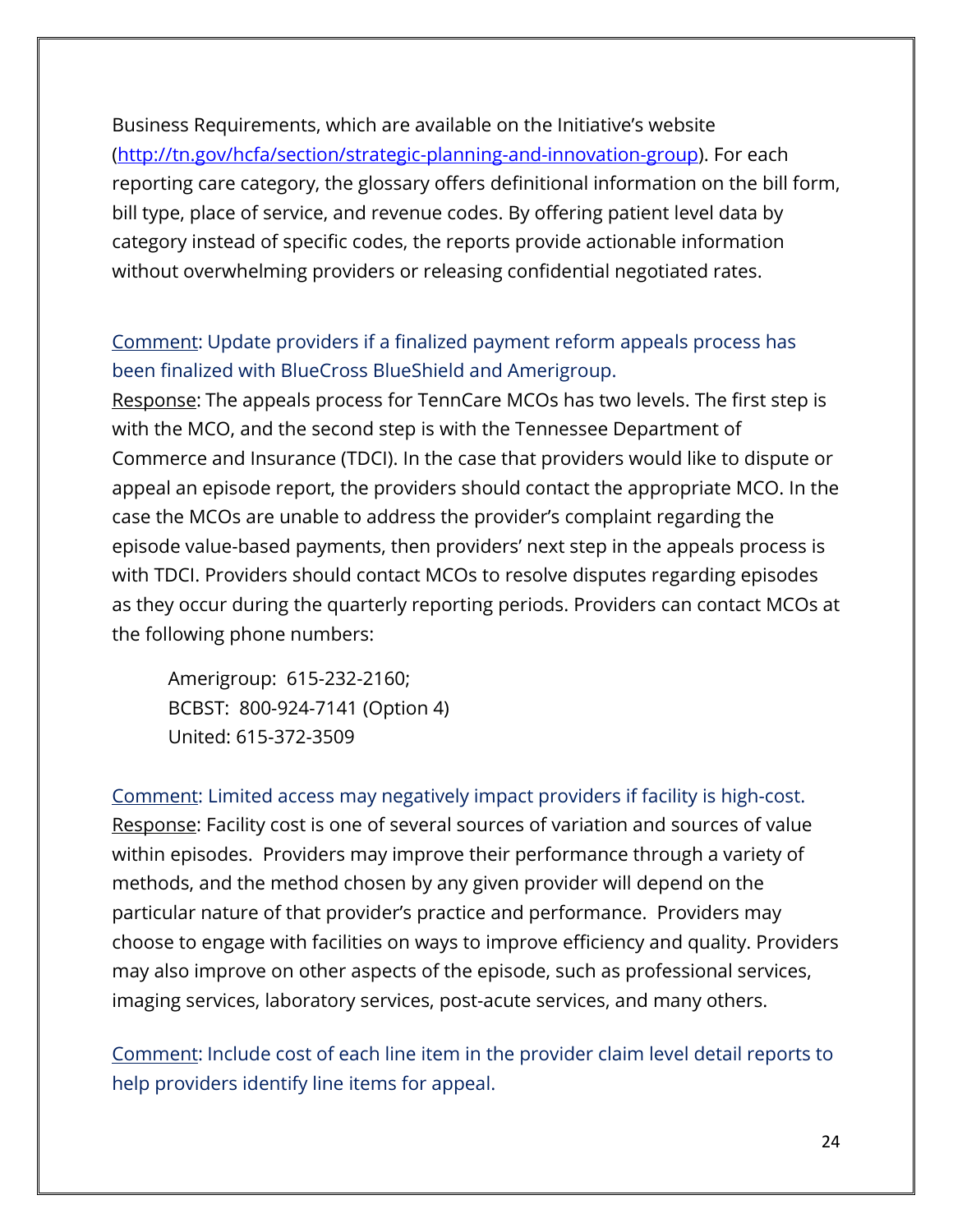Response: The reports that providers receive include patient-level detail with costs broken into categories. The reports balance containing enough actionable information so that providers know what areas they should look at to improve versus displaying other providers' negotiated rates, which are often confidential.

# Comment: Incorporate a more comprehensive set of risk factors by extending the risk factor look-back period.

Response: To ensure a robust risk adjustment model that captures relevant conditions, risk factors have customized time frames, during which potential risk factors are flagged. The longest look-back period is usually a year. While the length of the look-back does not always capture the entirety of a patient's comorbidities, the intent is to balance extending the look-back to capture the most comprehensive set of factors, and the timing of the risk factors to ensure statistical significance as a driver of cost of care being provided. For the next calendar year, the look-back periods will remain the same.

#### Comment: Difference in MCO risk adjustment methods should be accounted for.

Response: There is no off-the-shelf risk adjustment tool available for episodes, and so insurance carriers have created different formulas, although all have the same general approach. Also, inherent differences between MCOs necessitate some difference between risk adjustment specifics to ensure fairness. For example, the various MCOs have different reimbursement policies, which then impact the risk factors that may be flagged as significant, and are in the final model. The differences in risk adjustment ensure that risk adjustment is being tailored toward each MCO's specific policies and reimbursement policies. In addition, accurate coding by providers will ensure fairness in risk adjustment.

## Comment: Do not utilize ICD-10 diagnosis codes that map to multiple conditions in risk-adjustment, since it makes it difficult to accurately predict risk.

Response: While some ICD-10 codes may map to multiple diagnoses, it is beneficial to incorporate these into risk adjustment, because with each additional diagnosis code, we have a more comprehensive profile of the patient. To further specify a primary diagnosis that may map to multiple diagnoses, providers should code a secondary diagnosis, since secondary diagnoses are considered in risk adjustment as well.